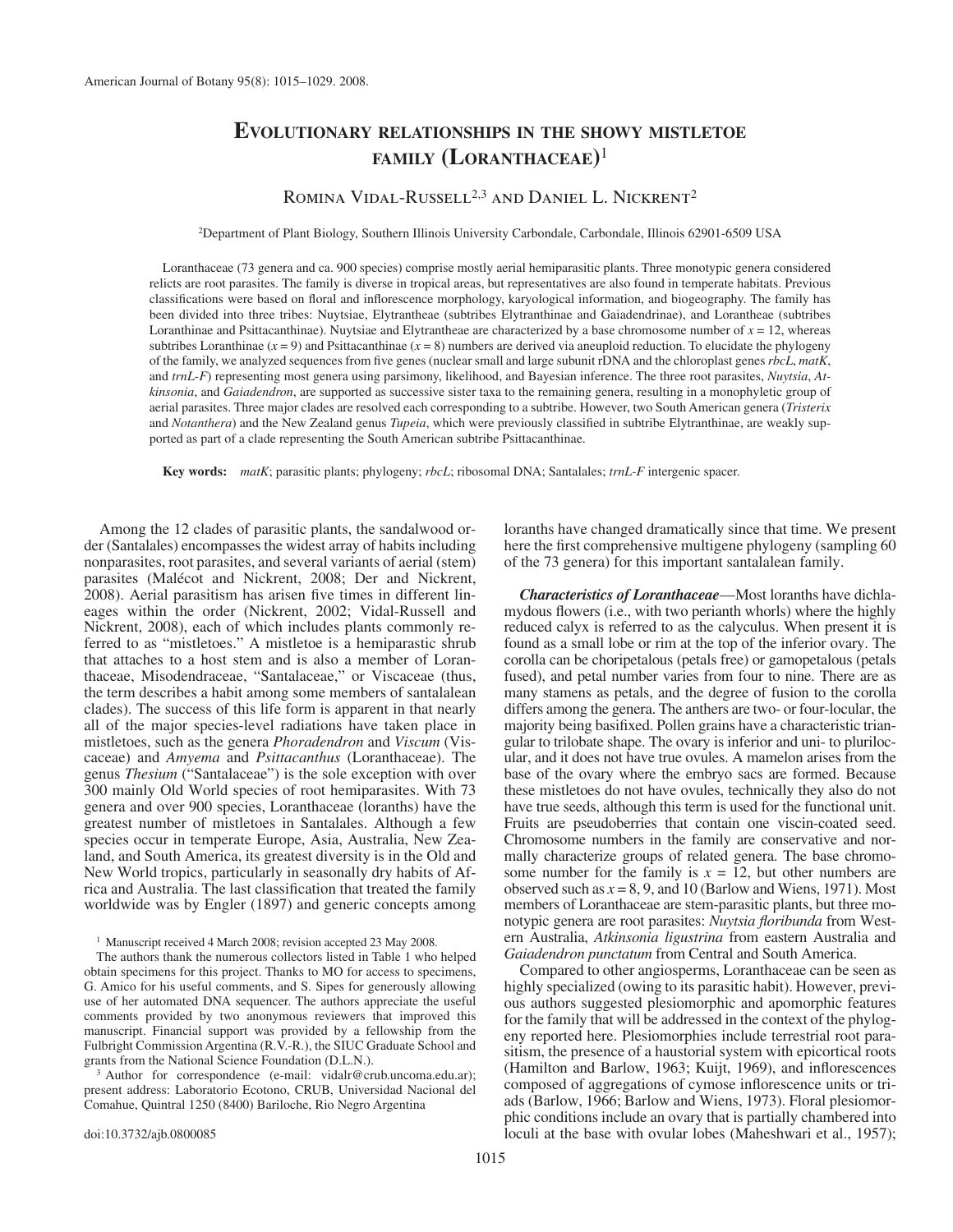small, open, pale, actinomorphic, choripetalous, six-merous, entomophilous, hermaphroditic flowers; and anthers that are dorsifixed and versatile (Barlow and Wiens, 1973).

*Life history of Loranthaceae*— All species in Loranthaceae depend on a biotic agent for pollination. This dependence is evidenced by their floral morphology distinguished by two main syndromes: entomophily and ornithophily. Flowers in the first group are usually small  $(2-10 \text{ mm})$ , white or greenish, and choripetalous, whereas in the last group, the flowers are typically large (30–160 mm), gamopetalous, and brightly colored. Small flowers are found in the New Zealand genus *Tupeia*, *Cecarria* from New Guinea, *Barathranthus* from Asia, and in many of the  $x = 8$  taxa from the New World tropics. In the New World group, which includes genera such as *Struthanthus*, *Cladocolea*, *Dendropemon, Phthirusa, and Oryctanthus, these floral reductions* have made alpha taxonomy difficult; thus their relationships at the specific and generic level are often not clear.

Bird-pollinated flowers in Loranthaceae may be entirely red, or they may display banding patterns of contrasting colors, such as orange, yellow, green and even black. In many species, pollen is released in a burst and is deposited on the pollinator. Examples of bird-pollinated flowers can be seen in *Helixanthera*, *Taxillus* , *Macrosolen* , and *Dendrophthoe* .

Because of the close affinities between these parasitic plants and their dispersal vectors and pollinators, birds are thought to have contributed to the diversification of loranthaceous mistletoes (Feehan, 1985; Restrepo et al., 2002). Loranthaceae, like nearly all mistletoes, are highly dependent on their dispersers for reaching a suitable host. Different assemblages of birds have been described as dispersers of Loranthaceae in Africa, Australia, Asia, and South America (Docters van Leeuwen, 1954; Davidar, 1983; Liddy, 1983; Watson, 2001; Restrepo et al., 2002 ); however, a unique interaction has been observed in the temperate forest of South America where an arboreal marsupial disperses the seeds of *Tristerix* ( Amico and Aizen, 2000). The association of the plants with their dispersers is very close, and it has been proposed that in some cases these species have coevolved (Reid, 1991).

 All aerial Loranthaceae have viscous seeds, an essential adaptation that permits attachment to the host branch. Soon thereafter, germination begins and the radicular end of the embryo forms an attachment disc (the holdfast). Actual penetration of the host branch follows, then an internal haustorial system (endophyte) forms where the parasite establishes a connection to the host xylem. In most loranths the shoot system develops from the epicotyl, whereas in *Tristerix aphyllus* the seedling axis degenerates and shoot growth is adventitious from the internal endophyte.

*Taxonomy and classification***—** Delimitation of genera within the family has long presented taxonomic difficulties. Tieghem (1894) accepted 118 genera of Loranthaceae, yet just three years later Engler (1897) demoted all of these to various sections within one genus, *Loranthus* . Subsequent work by Danser (1929, 1933) provided the basic framework for today's classification. He improved Engler's system by recognizing a number of new genera and by reinstating many of those proposed by Tieghem. More recent work has been focused at the continental scale, for example Balle (1954) and Polhill and Wiens (1998) in Africa; Barlow (1966, 1974) in Asia, Australia, and New Zealand; and Kuijt (1988, 2003 and reference therein; Feuer and Kuijt, 1979) in the New World. Danser (1933) divided the family into three tribes: Nuytsieae, which includes only *Nuytsia* , characterized by a unilocular ovary and spreading cotyledons; Elytrantheae with plurilocular ovaries and with cotyledons that spread during germination; and Lorantheae, with unilocular ovaries and the cotyledons hidden in the endosperm during germination. Tribe Elytrantheae was subdivided into two subtribes: Elytranthinae, which includes stem parasites with baccate fruits and immobile anthers, and Gaiadendrinae, which are root parasites with a drupaceous fruit and dorsifixed versatile anthers. Tribe Lorantheae was subdivided into two subtribes: Loranthinae and Psittacanthinae, both of which lack endosperm.

 Chromosome counts for most of the loranth genera were made by Barlow and Wiens (1971) . Based on these cytological data, Barlow and Wiens (1971, 1973) reclassified some genera and split the assemblage of *Phrygilanthus* into separate genera following previous concepts. Danser's tribes and subtribes were retained, some South American genera were transferred from subtribe Loranthinae to Psittacanthinae and an unnamed tribe was added that included *Ileostylus* and *Muellerina* . Loranthinae are characterized by a base chromosome number  $x = 9$  and Psittacanthinae by  $x = 8$ . The other two tribes (Elytrantheae and Nuytsieae) have  $x = 12$ .

 Past molecular work has shown that Loranthaceae are monophyletic and sister to a clade composed of Schoepfiaceae and Misodendraceae (Nickrent and Duff, 1996; Nickrent et al., 1998; Nickrent and Malécot, 2001; Vidal-Russell and Nickrent, 2008). Cabrera (2002) constructed a molecular phylogeny of 43 genera of Loranthaceae that used the chloroplast gene *matK* . He found that the western Australian root parasite *Nuytsia* was sister to all other genera, followed by the eastern Australian endemic *Atkinsonia* . All the New World genera, except *Gaiadendron* and *Tristerix* , formed a well-supported clade, but taxon sampling from South America was limited. He recovered a clade that included several genera in subtribe Loranthinae. Within it, taxa were grouped with moderate support according to geographical distributions, thus distinguishing an Australasian and two African clades.

 A more recent publication reported results of a molecular analysis for 47 genera in Loranthaceae based on nuclear ITS and chloroplast *trnL-F* (Wilson and Calvin, 2006). As seen in Cabrera (2002), *Nuytsia* was resolved as sister to all other genera in Loranthaceae, but most of the other nodes were not supported. Those clades that were supported (i.e., with bootstrap values > 80) had already been recovered by Cabrera (2002).

No modern classification (either traditional or molecular) has included all genera of the family. The current study expands taxon sampling and uses more sequence information, thus providing the basis to establish such a classification. The evolutionary relationships between genera will be addressed, and the resulting phylogeny will be used to examine character evolution in the family with particular emphasis focused on floral features.

### MATERIALS AND METHODS

Taxon sampling—Sixty of the 73 genera of Loranthaceae were sampled, which represents the full distribution of the family worldwide (Table 1). Although sequence variation in the chloroplast gene *rbcL* was generally conservative among genera, it was included to gain resolution at deeper levels in the phylogeny; sampling thus included only exemplars of major clades. Missing taxa are mainly from southeast Asia, some of which are very rare, and others are thought to be extinct. DNA extraction was attempted but without success from herbarium specimens of some of these rare taxa. Misodendraceae (two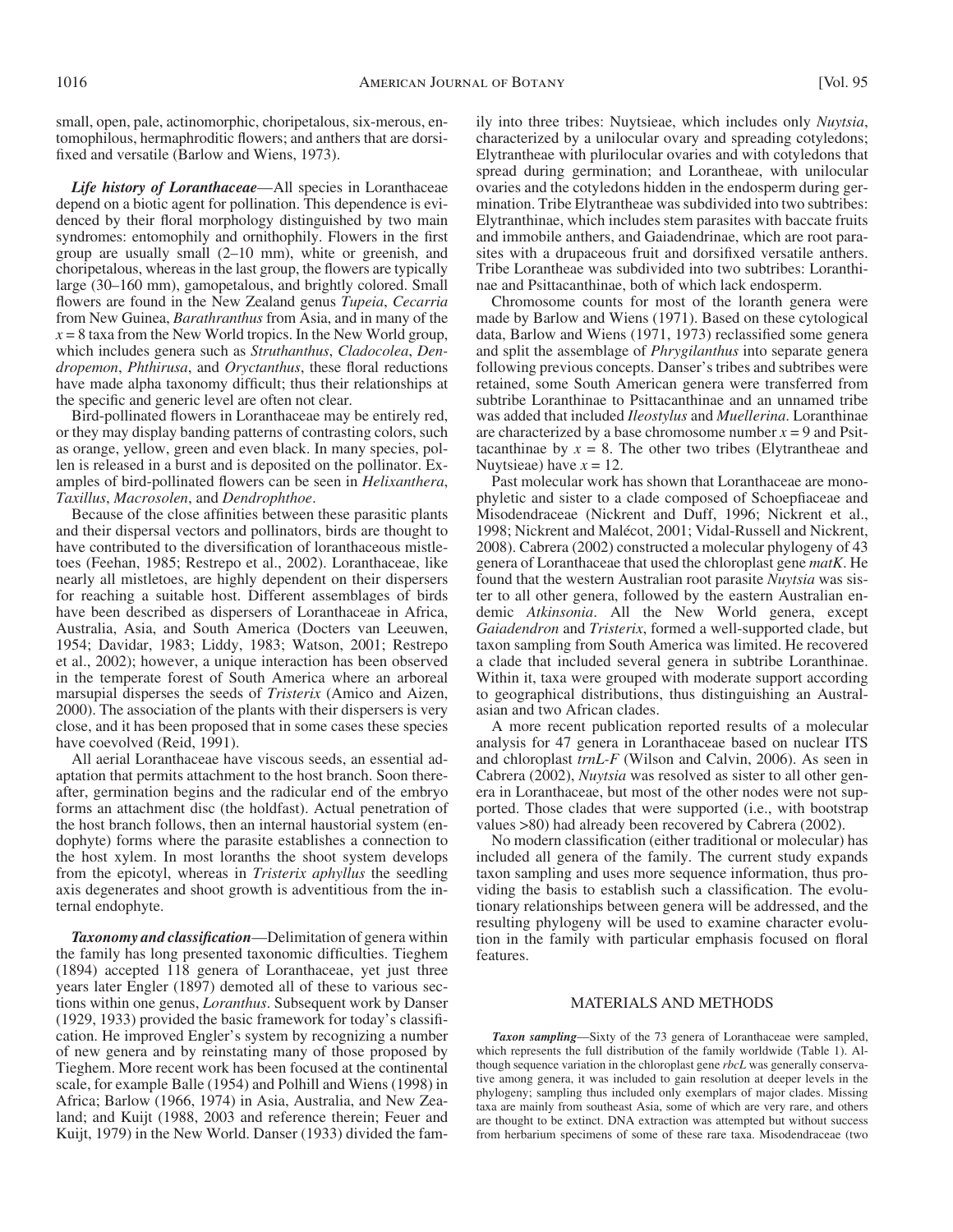species) and Schoepfiaceae (four species) were used as outgroups. GenBank numbers for all species are shown in Table 1; 202 sequences are newly reported for this study. Alignments and phylogenetic trees are available through Tree-BASE (http://treebase.org) study number S2095.

**DNA** isolation and amplification—DNA was extracted from silica-dried or herbarium specimens using a 2× CTAB method (Nickrent, 1994). Polymerase chain reactions (PCR), purification, and sequencing were performed as described in Vidal-Russell and Nickrent (2007) . The chloroplast gene *matK* was amplified with 78f (Vidal-Russell and Nickrent, 2007) and 163f (5' AGG TTA CTA ATT GTG AAA CG 3') as forward primers and 1564r (5' ATG ATT RAC TAG ATC GTT GA 3') as the reverse primer. For the other chloroplast regions, published primers were used (*trnL-F*: Taberlet et al. [1991]; *rbcL*: Vidal-Russell and Nickrent [2008] ). The nuclear small subunit ribosomal DNA (SSU rDNA) was amplified with primers reported in Vidal-Russell and Nickrent (2008) and approximately 2000 bp of the large subunit ribosomal DNA (LSU rDNA) were amplified in two pieces with the primers 27f (Vidal-Russell and Nickrent, 2008) and S5f (5' CGT GCA AAT CGT TCG TCT 3') as forward and S6r (5' CGC CAG TTC TGC TTA CCA 3') and 2134r (5' GGA CCA TCG CAA TGC TTT GT 3') as reverse.

*Phylogenetic analysis*— Sequences were aligned manually in the program Se-Al version 2.0a11 (Rambaut, 2004). With protein-coding genes, the translated amino acid sequences were used to aid alignment. Phylogenetic tree inferences for each gene individually and for the concatenated data set were obtained through maximum parsimony (MP), maximum likelihood (ML) and Bayesian inference (BI). In MP analyses, heuristic searches were performed with 1000 random addition sequences holding 10 trees for each iteration and by using the tree-bisection-reconnection (TBR) algorithm for branch swapping. A maximum limit of 100 000 trees was imposed. A parsimony ratchet method (Nixon, 1999) was performed with 20 independent searches of 200 iterations and randomly weighting 25 characters per iteration for SSU rDNA using the programs PAUPRat version 1 (Sikes and Lewis, 2001) and PAUP\* version 4.0b10 (Swofford, 2003).

 Nodal support for MP was obtained through maximum parsimony bootstrap resampling (MPBS) run for 100 replications. For each bootstrap pseudoreplicate, heuristic searches were performed with 100 random addition sequences holding 10 trees for each iteration, with the TBR branch-swapping algorithm. When trees longer than the most parsimonious tree were found, only 10 were saved per replicate. For *matK*, *rbcL*, LSU rDNA, and the concatenated nuclear data set, analyses could not proceed because of the high number of best trees found during a particular replicate. In these cases, a time limit of 60 min per additional replicate was imposed.

 For ML, the model of molecular evolution appropriate for each individual gene partition was selected using the program Modeltest version 3.6 (Posada and Crandall, 1998) using the hierarchical likelihood ratio test and the Akaike information criterion (Posada and Buckley, 2004). Frequently both methods selected the same model, but when they differed, the model with fewer parameters was used. Model selection can be found in Table 2 . Heuristic tree searches were conducted starting with a neighbor joining tree, then by performing TBR branch swapping. Nodal support was obtained through bootstrap resampling (MLBS), with 100 replications using the program GARLI version 0.951 ( Zwickl, 2006 ).

 Bayesian inference was performed in the program MrBayes version 3.1.2 (Huelsenbeck and Ronquist, 2001; Ronquist and Huelsenbeck, 2003) with models chosen for each partition by the program MrModeltest version 2.2 ( Nylander, 2004) (Table 2). Two independent analyses were run with four chains each. The Markov chain Monte Carlo was set to run for five million generations, saving trees and parameters every 100th generation. The run was set to stop if topological convergence was reached between the two runs, which was determined by the presence of a standard deviation in split frequencies that was lower than 0.01 (discarding 25% as burn-in). Upon run completion, inspection of the likelihood scores vs. generation plots showed that these scores had always reached stationary before the first 25% of the samples; thus discarding this fraction as burn-in was conservative. Model parameters were estimated as part of the analysis. Uniform prior probabilities were assigned to all parameters except the state frequencies for which a Dirichlet prior distribution was assigned. When more than one partition was analyzed (i.e., the concatenated data set), parameter estimations were unlinked allowing partitions to evolve at different rates.

*Morphological analysis*— Flower characteristics associated with pollination syndromes (i.e., corolla color, flower symmetry, petal fusion) were coded for all genera. This matrix was used for parsimony character reconstruction on the consensus tree of the concatenated data set using the program Mesquite version 2.01 (Maddison and Maddison, 2007).

#### RESULTS

 Statistics relating to the results of the various analyses of the separate and concatenated partitions are shown in Table 2. Although the level of resolution between the different gene partitions differed, there were no conflicting topologies that received high support. Among the five individual gene partitions, the lowest percentage of informative characters was from SSU rDNA followed by LSU rDNA, *rbcL*, *trnL-F*, and finally *matK*. Although the percentage of informative sites for the nuclear gene partition was less than half that of the chloroplast partition, the number of shortest trees recovered with MP was similar (384 and 336, respectively). Because the SSU rDNA partition gave very little resolution of relationships among genera, it is not shown. The combined SSU and LSU rDNA (nuclear) tree was less resolved than the LSU rDNA partition alone. For this reason, only the LSU rDNA partition tree is discussed next.

*Nuclear LSU ribosomal gene partition*— Parsimony analysis of the nuclear LSU partition did not recover *Nuytsia* as sister to the remaining genera but as one of four clades that arise from a polytomy along the spine of the tree (Fig. 1). The second clade of the polytomy is composed of *Alepis* and *Peraxilla* (clade A), and the third clade contains seven genera traditionally classified as subtribe Elytranthinae (clade B). The fourth clade (C) includes the remaining loranth genera but receives only moderate support and is not recovered using the chloroplast genes. Clade C is composed of three clades that arise from a polytomy, the first of which is *Atkinsonia*, the second *Gaiadendron* plus clade D, and the third the remaining loranths. Clade D contains two *x* = 12 genera ( *Tupeia* [New Zealand] and *Notanthera* [South America]), *Desmaria* (South America) with *x* = 16, and the *x* = 8 clade (E) that includes seven genera. Although *Tristerix* and *Ligaria* do not occur with clade D and E taxa (as they do with the chloroplast genes), they resolve with little support in the next most derived position on the tree. In an unresolved position in clade F is clade G containing *Loranthus* and *Cecarria* . Clade I includes six Australasian and Indomalayan genera that have traditionally been considered part of tribe Lorantheae. The remaining loranths (clade J) include Asian taxa such as *Scurrula* , *Taxillus* , and *Helixanthera* as well as the remaining loranths that are mainly African.

*Concatenated chloroplast gene partitions*— Results of the analysis of the data set composed of the three concatenated chloroplast genes placed the three root parasites, *Nuytsia* , *Atkinsonia* , and *Gaiadendron* in a successive grade at the base of the other Loranthaceae (Fig. 2). The next clade is composed of a polytomy of four clades, the first of which contains the New Zealand endemics *Peraxilla* and *Alepis* (clade A), which is sister to six genera traditionally classified as subtribe Elytranthinae (clade B). The genus *Tupeia* is part of this polytomy instead of being sister to *Desmaria* as seen with the nuclear partition (Fig. 1). The third clade of the polytomy, clade D, contains South American endemics with  $x = 12$ , 16, and 10 base chromosome numbers (*Notanthera* , *Tristerix* , *Desmaria* , and *Ligaria* ) and clade E composed of eight  $x = 8$  genera of New World mistletoes. Clade F, the fourth of the polytomy, contains all the remaining loranths, most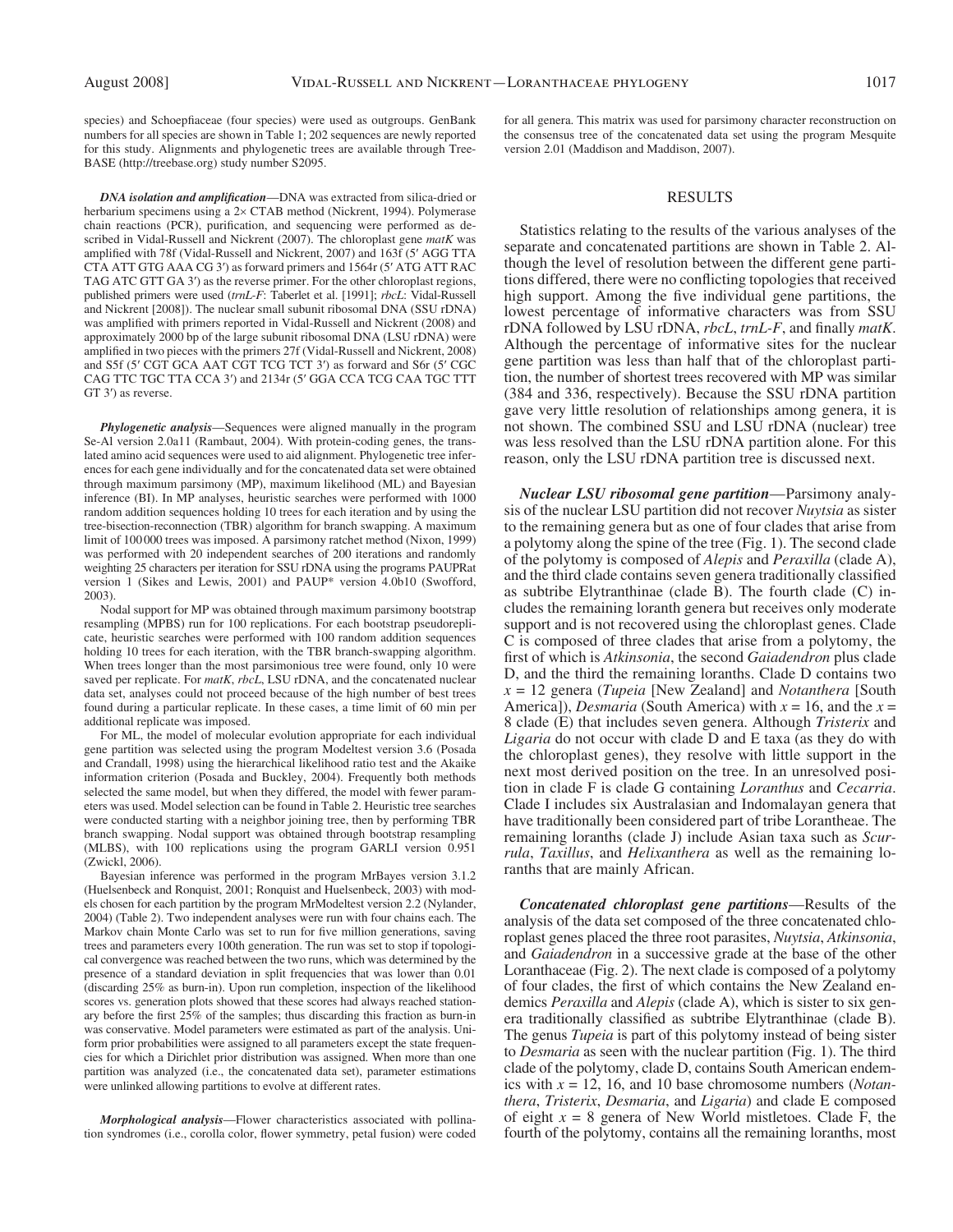TABLE 1. Taxa included in phylogenetic analyses with voucher information (DNA accession number [DNA acc.] from collection maintained by D. L. Nickrent at SIUC) and GenBank accession numbers.

| Name                                                       | Source                   | Collector(s)                          | Herb.                            | DNA acc. | SSU <sub>rDNA</sub> | LSU rDNA  | matK                | $tmL-F$   |
|------------------------------------------------------------|--------------------------|---------------------------------------|----------------------------------|----------|---------------------|-----------|---------------------|-----------|
| Actinanthella menyharthii (Engl &                          | Rhodesia                 | D. Wiens 4638                         | MO <sup>a</sup>                  | 4375     | EU544313*           | EU544352* | EU544408* N/A       |           |
| Schinz ex Schinz) Balle<br>Aetanthus nodosus Engl.         | Ecuador                  | Garmendia & Igual                     | MO                               | 4561     | EU544314*           | N/A       | EU544409* N/A       |           |
| Agelanthus sansibarensis (Engl.)<br>Polhill & Wiens        | Kenya                    | 1227<br>S. A. Robertson S.N.          | none                             | 2987     | U59946              | EU544353* | EU544410* N/A       |           |
| Alepis flavida (Hook. f.) Tiegh.                           | New Zealand              | B. Molloy S.N.                        | <b>SIU</b>                       | 2743     | L24139              | EF464474* | EF464508            | EF464481  |
| Amyema glabrum (Domin.) Dans.                              | Australia                | D. L. Nickrent 2794                   | SIU                              | 2794     | AF039073            | EU544354* | EU544411*           | EU544476* |
| Amyema queenslandicum (Blakely)<br>Dans.                   | Australia                | D. L. Nickrent 2784                   | <b>SIU</b>                       | 2784     | EU544315*           | EU544355* | EU544412*           | N/A       |
| Amylotheca duthiana (King) Dans.                           | Sarawak, Malaysia        | D. L. Nickrent 4022                   | <b>SIU</b>                       | 4022     | EU544316*           | EU544356* | EU544413*           | EU544477* |
| Atkinsonia ligustrina (A. Cunn. ex<br>F. Muell.) F. Muell. | Australia                | D. Watson 4458                        | <b>CANB</b>                      | 4343     | EF464464            | EF464475  | DQ787444            | DQ788714  |
| Bakerella Tiegh.                                           | Madagascar               | S. Razafimandimbison S. SIU<br>S. 332 |                                  | 4161     | EU544318*           | EU544358* | EU544415*           | EU544479* |
| Barathranthus axanthus (Korth.) Miq.                       | Sarawak, Malaysia        | D. L. Nickrent 4029                   | <b>SIU</b>                       | 4029     | EU544317*           | EU544357* | EU544414*           | EU544478* |
| Benthamina alyxifolia (F. Muell. ex<br>Benth.) Tiegh.      | Australia                | W. Forstreuter<br>Be.al.01            | <b>SIU</b>                       | 4127     | EU544319*           | EU544359* | EU544416*           | EU544480* |
| Berhautia senegalensis Balle                               | Gambia                   | M. Jones S.N.                         | SIU <sup>a</sup>                 | 4576     | EU544320*           | EU544360* | EU544417*           | N/A       |
| Cecarria obtusifolia (Merr.) Barlow                        | Queensland,<br>Australia | <b>B.</b> Hyland 16493                | QRS                              | 4562     | EU544321*           | EU544361* | EU544418*           | EU544481* |
| Cladocolea gracilis Kuijt                                  | Mexico                   | A. C. Sanders & P. A.<br>Fryxell 4172 | MO <sup>a</sup>                  | 3066     | EU544322*           | EU544362* | EU544419*           | EU544482* |
| Dactyliophora novae-guineae Danser                         | Queensland,<br>Australia | <b>B.</b> Hyland 16461                | QRS                              | 4563     | EU544323*           | EU544363* | EU544420*           | EU544483* |
| Decaisnina triflora (Spanoghe)<br>Tieghem.                 | Papua New Guinea         | D. L. Nickrent et al.<br>4491         | LAE                              | 4491     | EU544324*           | EU544364* | EU544421*           | EU544484* |
| Dendropemon bicolor Krug. & Urb                            | Puerto Rico              | D. L. Nickrent 2700                   | ILL                              | 2700     | AF039075            | EU544365* | EU544422*           | N/A       |
| Dendrophthoe longituba (Elm.) Dans                         | Sarawak, Malaysia        | D. L. Nickrent 4010                   | <b>SIU</b>                       | 4010     | AY957441            | EU544366* | EU544423*           | EU544485* |
| Dendrophthoe curvata (Blume)<br>Miquel.                    | Sarawak, Malaysia        | D. L Nickent & C.<br>Calvin 4012      | <b>SIU</b>                       | 4012     | EU544325*           | EU544367* | EU544424*           | N/A       |
| Desmaria mutabilis (P. & E.) Jacks                         | Chile                    | G. Amico S.N.                         | <b>BCRU</b>                      | 4510     | EF464465            | EF464476  | EF464509            | EF464486  |
| Diplatia furcata Barlow                                    | Queensland,<br>Australia | D. L. Nickrent 2824                   | <b>SIU</b>                       | 2824     | L24088              | EU544368* | EU544425*           | EU544486* |
| Emelianthe panganensis (Engl.)<br>Danser                   | Tanzania                 | E. Mboya 594                          | MO <sup>a</sup>                  | 4889     | EU544326*           | EU544369* | EU544426*           | EU544487* |
| Englerina ramulosa (Sprague)<br>Polhill & Wiens            | Kenya                    | S. A. Robertson S.N.                  | <b>SIU</b>                       | 2984     | L24140              | EU544370* | EU544427*           | N/A       |
| Erianthemum dregei (Eckl. &<br>Zeyh.) Tiegh.               | Kenya                    | S. A. Robertson S.N.                  | <b>SIU</b>                       | 2985     | L <sub>25679</sub>  | EU544371* | EU544428*           | EU544488* |
| Gaiadendron punctatum (R. & P.) G.<br>Don.                 | Costa Rica               | S. Sargent S.N.                       | <b>SIU</b>                       | 2729     | L24143              | DQ790209  | DQ787445            | DQ788715  |
| Globimetula dinklagei (Engl.)<br>Dans.                     | Gabon                    | J. Wieringa 2858 &<br>3250            | <b>WAG</b>                       | 3087     | AF039076            | EU544372* | EU544429*           | EU544489* |
| Helicanthes elastica (Desr.) Danser                        | Kerala, India            | Pradeep 5342                          | SIU <sup>a</sup>                 | 2839     | EU544328*           | EU544375* | EU544432*           | N/A       |
| Helixanthera coccinea Dans.                                | Sarawak, Malaysia        | D. L. Nickrent 4019                   | <b>SIU</b>                       | 4019     | AF039077            | EU544373* | EU544430*           | EU544490* |
| Helixanthera cylindrica (Jack)                             | Sarawak, Malaysia        | P. C. Yii & Yulaihi S<br>72056        | <b>SIU</b>                       | 4037     | EU544327*           | EU544374* | EU544431* N/A       |           |
| Dans.<br><i>Ileostylus micranthus</i> (Hook. f.)<br>Tiegh. | New Zealand              | B. Molloy S.N.                        | <b>SIU</b>                       | 2741     | EU544329*           | EU544376* | EU544433* EU544491* |           |
| Lepidaria cf. forbesii Tiegh.                              | Sarawak, Malaysia        | D. L. Nickrent 4044                   | SIU                              | 4044     | EU544330*           | EU544378* | EU544434* EU544492* |           |
| Lepeostegeres lancifolius Dans.                            | Sarawak, Malaysia        | P.C. Yii & Julaihi S<br>72091         | $\mathrm{S}\mathrm{I}\mathrm{U}$ | 4041     | N/A                 | EU544379* | EU544435* N/A       |           |
| Ligaria cuneifolia (Ruiz & Pavón)<br>Tiegh.                | Chile                    | G. Amico S.N.                         | <b>BCRU</b>                      | 4567     | L <sub>24152</sub>  | EF464477  | EF464510*           | DQ442940  |
| Loranthus europaeus L.                                     | Italy                    | U. Kuhlmann S.N.                      | SIU                              | 2849     | L24153              | EU544380* | EU544436*           | EU544493* |
| Loranthus odoratus Wall.                                   | Nepal                    | M. Devkota 301                        | <b>KATH</b>                      | 4977     | EU544331*           | EU544381* | N/A                 | EU544494* |
| Loxanthera speciosa Bl.                                    | Sarawak, Malaysia        | D. L. Nickrent 4026                   | <b>SIU</b>                       | 4026     | EU544332*           | EU544382* | EU544437*           | EU544495* |
| Lysiana filifolia Barlow                                   | Oueensland,<br>Australia | D. L. Nickrent 4449                   | SIU                              | 4449     | EU544333*           | EU544383* | EU544438*           | EU544496* |
| Macrosolen cochinchinensis (Lour.)<br>Tiegh.               | Sarawak, Malaysia        | P.C. Yii & Yulaihi S<br>72052         | SIU                              | 4038     | EU544334*           | EU544384* | EU544439*           | EU544497* |
| Moquiniella rubra (Spreng. f.) Balle                       | South Africa             | K. Steiner 2836                       | SIU                              | 3042     | AF039078            | DQ790207  | DQ790171            | EF464489  |
| Muellerina eucalyptoides (DC)<br><b>Barlow</b>             | NSW, Australia           | D. Watson S.N.                        | SIU                              | 4310     | EU544335*           | EU544385* | EU544440*           | EU544498* |
| Notanthera heterophylla (R. & P.) G.<br>Don.               | Chile                    | C. Aedo 7202                          | МA                               | 4372     | EF464466            | EF464478  | EF464511            | N/A       |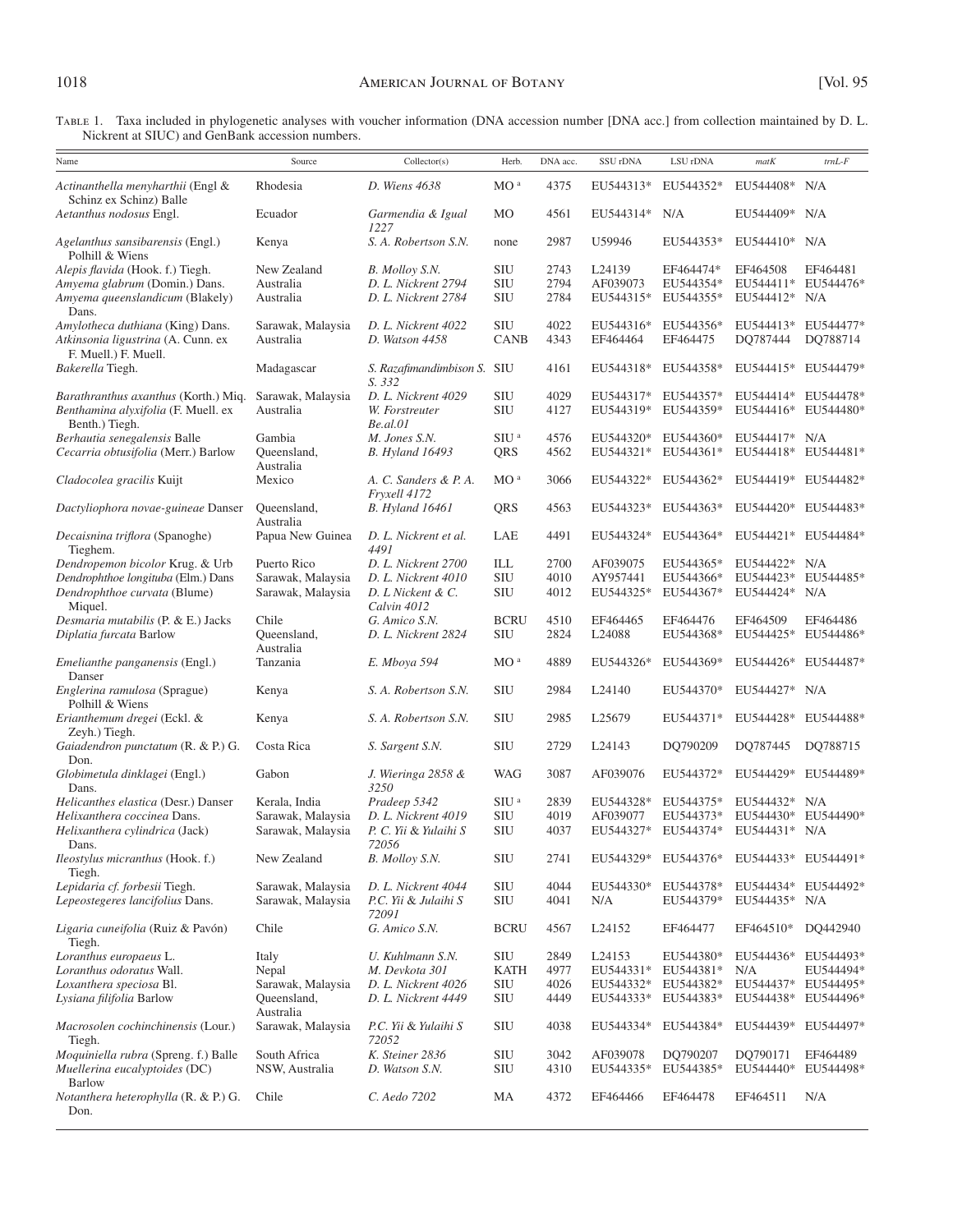### TABLE 1. Continued.

| Collector(s)<br>SSU rDNA<br>LSU rDNA<br>Name<br>Source<br>Herb.<br>DNA acc.<br>matK<br>$tmL-F$<br><b>BCRU</b><br>4582<br>N/A<br>N/A<br>N/A<br>Chile<br>G. Amico S.N.<br>DQ442939<br>Don.<br><b>SIU</b><br>DQ790103<br>DQ790210<br>Nuytsia floribunda (Labill.) R. Br.<br>Western Australia<br>B. Lamont S.N.<br>2747<br>DO787446<br>N/A<br>Nuytsia floribunda (Labill.) R. Br.<br><b>SIU</b><br>3080<br>DQ788716<br>Western Australia<br>A. Markey S.N.<br>N/A<br>N/A<br>N/A<br>Oedina pendans (Engl. & Krause)<br>MO <sup>a</sup><br>EU544336*<br>EU544386*<br>EU544441*<br>EU544499*<br>Tanzania<br>R. E. Gereau & C. J.<br>4329<br>Polhill & Wiens<br>Kayombo 4213<br>Oliverella rubroviridis Tiegh.<br>Zambia<br>MO <sup>a</sup><br>4330<br>EU544387*<br>N. B. Zimba et al. 1097<br>EU544337*<br>EU544442*<br>N/A<br>Oncella ambigua (Engl.) Tiegh.<br>MO <sup>a</sup><br>EU544338*<br>Kenya<br>S. A. Robertson & K.<br>4673<br>N/A<br>EU544443*<br>N/A<br>Medley 5459<br><b>SIU</b><br>2850<br>EU544388*<br>Oncocalyx sulfurens (Engl.) Wiens &<br>Kenya<br>W. Forstreuter 9117<br>EU544339*<br>EU544444*<br>EU544500*<br>Polh.<br>Costa Rica<br><b>SIU</b><br>2763<br>L24408<br>Oryctanthus occidentalis L.)<br>D. L. Nickrent 2763<br>EU544389*<br>EU544445*<br>EU544501*<br>Eichler.<br><b>SIU</b><br>2744<br>EU544390*<br>Peraxilla tetrapetala (L. f.) Tiegh.<br>New Zealand<br>B. Molloy S.N.<br>EU544340*<br>EU544446*<br>EU544502*<br>3037<br>EU544391*<br>Gabon<br>J. Wieringa 2506<br><b>WAG</b><br>EU544341*<br>EU544447*<br>EU544503*<br>(Engl.) Balle<br>Costa Rica<br><b>SIU</b><br>2762<br>L24412<br>D. L. Nickrent 2762<br>EU544392*<br>EU544448*<br>EU544504*<br>Eichler.<br><b>SIU</b><br>2852<br>Kenya<br>W. Forstreuter S.N.<br>EU544342*<br>EU544393*<br>EU544449*<br>N/A<br>Danser<br><b>SIU</b><br>L24414<br>EU544394*<br>Psittacanthus calvculatus (DC)<br>Mexico<br>D. Wiens S.N.<br>4043<br>EU544450*<br>N/A<br>G. Don.<br><b>SIU</b><br>4089<br>South Africa<br>D. L. Nickrent 4089<br>EU544346*<br>EU544398*<br>N/A<br>EU544506*<br>Scurrula ferruginea (Jack) Dans.<br><b>SIU</b><br>4008<br>EU544395*<br>EU544451*<br>Sarawak, Malaysia<br>D. L. Nickrent 4008<br>EU544343*<br>EU544505*<br><b>SIU</b><br>EU544345*<br>EU544397*<br>EU544453*<br>N/A<br>Scurrula parasitica L.<br>Sarawak, Malaysia<br>D. L. Nickent & C.<br>4004<br>Calvin 4004<br><b>KATH</b><br>4159<br>Nepal<br>M. Devkota 661<br>EU544344*<br>EU544396*<br>EU544452*<br>N/A<br>G. Don.<br>Socratina bemarivensis (H.<br>MO <sup>a</sup><br>4179<br>EU544399*<br>Madagascar<br>C. C. H. Jongkind<br>EU544347*<br>EU544454*<br>EU544507*<br>Lecomte) S. Balle<br>et al. 3548<br>Sogerianthe sessiflora (Danser) Danser Papua New Guinea<br>LAE<br>4467<br>D. L. Nickrent et al.<br>EU544348*<br>EU544400*<br>EU544455*<br>EU544508*<br>4467<br>S. A. Robertson, D.<br><b>MO</b><br>4674<br>N/A<br>Kenya<br>EU544401*<br>EU544456*<br>N/A<br>Balle<br>Wiens, C. Calvin 5452<br>Struthanthus oerstedii (Oliv.) Standley Costa Rica<br>2728<br>S. Sargent S.N.<br>L24421<br>EU544402*<br>EU544457*<br>EU544509*<br>none<br>et Calderon<br>Struthanthus woodsonii Cufod.<br>Costa Rica<br>D. L. Nickrent 2761<br><b>SIU</b><br>2761<br>EU544349*<br>EU544403*<br>EU544458*<br>EU544510*<br>3088<br>L24422<br>EU544404*<br>EU544459* EU544511*<br>Gabon<br>Y. Wieringa 2860<br><b>WAG</b><br>Dans.<br><b>SIU</b><br>4032<br>EU544405*<br>Taxillus chinensis (DC) Dans.<br>Sabah, Malaysia<br>D. L. Nickrent 4032<br>EU544350*<br>EU544460*<br>EU544512*<br>Tolypanthus involucratus Roxb.) Tiegh. Bhutan<br>Grierson & Long 3557<br>GH <sup>a</sup><br>4907<br>N/A<br>EU544461*<br>N/A<br>N/A<br><b>Brazil</b><br>$MO^a$<br>L24424<br>EU544462*<br>EU544513*<br>2969<br>EU544406*<br>Wasum et al. 7586<br>Pavon) Tiegh.<br>Tristerix corymbosus (L.) Kuijt.<br>Chile<br>V. Melzheimer S.N.<br>$SIU^a$<br>4129<br>EF464467<br>N/A<br>EF464512<br>N/A<br>Tristerix corymbosus (L.) Kuijt.<br>4572<br>Chile<br>G. Amico S.N.<br><b>BCRU</b><br>N/A<br>EF464479<br>N/A<br>Tristerix corymbosus (L.) Kuijt.<br>4597A<br>Chile<br>G. Amico S.N.<br><b>BCRU</b><br>N/A<br>N/A<br>N/A<br>EF464493<br><b>BCRU</b><br>Tristerix corymbosus (L.) Kuijt.<br>4575E<br>N/A<br>N/A<br>N/A<br>Argentina<br>G. Amico S.N.<br>N/A<br><i>Tupeia antarctica</i> (Forst. f.) Cham.<br>New Zealand<br>B. Molloy S.N.<br><b>SIU</b><br>2742<br>L <sub>24425</sub><br>DQ790208<br>DQ790172<br>EF464494<br>et Schlecht<br>$MO^a$<br>Vanwykia remota (Baker &<br>Tanzania<br>T. Fison 91/1<br>4331<br>EU544351*<br>EU544407*<br>EU544463*<br>EU544514*<br>Sprague) Wiens<br>Misodendrum linearifolium DC<br>Argentina<br>D. E. Bran<br><b>SIU</b><br>2829<br>L24397<br>N/A<br>N/A<br>N/A<br>Misodendrum linearifolium DC<br>Argentina<br>G. Amico 136<br><b>BCRU</b><br>4591<br>N/A<br>DQ790211<br>DQ787438<br>DQ788712<br>Argentina<br>3031<br>N/A<br>G. Amico S.N.<br><b>BCRU</b><br>N/A<br>N/A<br>N/A<br>DC<br>Argentina<br>G. Amico S.N.<br><b>BCRU</b><br>4593<br>N/A<br>N/A<br>DQ787443<br>DQ788711<br>DC<br>Quinchamalium chilense Lam.<br>Argentina<br>R. Vidal-Russell S.N.<br><b>SIU</b><br>EF464469<br>N/A<br>EF464491<br>4503<br>EF464514<br>Panama<br>G. McPherson and P. M. MO a<br>3069<br>N/A<br>N/A<br>EF464515<br>N/A<br>Hemsl.<br>Richardson 15981<br>Schoepfia fragrans Wall.<br>N/A<br>China<br>MO <sup>a</sup><br>5009<br>N/A<br>N/A<br>DQ788718<br>Tsi Zhanhuo 91-417<br><b>Bahamas</b><br>2599<br>L24418<br>AF389261<br>DQ787447<br>DQ788717<br>D. L. Nickrent 2599<br>ILL |                                      |  |  |  |  |
|---------------------------------------------------------------------------------------------------------------------------------------------------------------------------------------------------------------------------------------------------------------------------------------------------------------------------------------------------------------------------------------------------------------------------------------------------------------------------------------------------------------------------------------------------------------------------------------------------------------------------------------------------------------------------------------------------------------------------------------------------------------------------------------------------------------------------------------------------------------------------------------------------------------------------------------------------------------------------------------------------------------------------------------------------------------------------------------------------------------------------------------------------------------------------------------------------------------------------------------------------------------------------------------------------------------------------------------------------------------------------------------------------------------------------------------------------------------------------------------------------------------------------------------------------------------------------------------------------------------------------------------------------------------------------------------------------------------------------------------------------------------------------------------------------------------------------------------------------------------------------------------------------------------------------------------------------------------------------------------------------------------------------------------------------------------------------------------------------------------------------------------------------------------------------------------------------------------------------------------------------------------------------------------------------------------------------------------------------------------------------------------------------------------------------------------------------------------------------------------------------------------------------------------------------------------------------------------------------------------------------------------------------------------------------------------------------------------------------------------------------------------------------------------------------------------------------------------------------------------------------------------------------------------------------------------------------------------------------------------------------------------------------------------------------------------------------------------------------------------------------------------------------------------------------------------------------------------------------------------------------------------------------------------------------------------------------------------------------------------------------------------------------------------------------------------------------------------------------------------------------------------------------------------------------------------------------------------------------------------------------------------------------------------------------------------------------------------------------------------------------------------------------------------------------------------------------------------------------------------------------------------------------------------------------------------------------------------------------------------------------------------------------------------------------------------------------------------------------------------------------------------------------------------------------------------------------------------------------------------------------------------------------------------------------------------------------------------------------------------------------------------------------------------------------------------------------------------------------------------------------------------------------------------------------------------------------------------------------------------------------------------------------------------------------------------------------------------------------------------------------------------------------------------------------------------------------------------------------------------------------------------------------------------------------------------------------------------------------------------------------------------------------------------------------------------------------------------------------------------------------------------------------------------------------------------------------------------------------------------------------------------------------------------------------------------------------------------------------------------------------------------------------------------------------------------------------------------------------------------------------------------------------------------------------------------------------|--------------------------------------|--|--|--|--|
|                                                                                                                                                                                                                                                                                                                                                                                                                                                                                                                                                                                                                                                                                                                                                                                                                                                                                                                                                                                                                                                                                                                                                                                                                                                                                                                                                                                                                                                                                                                                                                                                                                                                                                                                                                                                                                                                                                                                                                                                                                                                                                                                                                                                                                                                                                                                                                                                                                                                                                                                                                                                                                                                                                                                                                                                                                                                                                                                                                                                                                                                                                                                                                                                                                                                                                                                                                                                                                                                                                                                                                                                                                                                                                                                                                                                                                                                                                                                                                                                                                                                                                                                                                                                                                                                                                                                                                                                                                                                                                                                                                                                                                                                                                                                                                                                                                                                                                                                                                                                                                                                                                                                                                                                                                                                                                                                                                                                                                                                                                                                                                           |                                      |  |  |  |  |
|                                                                                                                                                                                                                                                                                                                                                                                                                                                                                                                                                                                                                                                                                                                                                                                                                                                                                                                                                                                                                                                                                                                                                                                                                                                                                                                                                                                                                                                                                                                                                                                                                                                                                                                                                                                                                                                                                                                                                                                                                                                                                                                                                                                                                                                                                                                                                                                                                                                                                                                                                                                                                                                                                                                                                                                                                                                                                                                                                                                                                                                                                                                                                                                                                                                                                                                                                                                                                                                                                                                                                                                                                                                                                                                                                                                                                                                                                                                                                                                                                                                                                                                                                                                                                                                                                                                                                                                                                                                                                                                                                                                                                                                                                                                                                                                                                                                                                                                                                                                                                                                                                                                                                                                                                                                                                                                                                                                                                                                                                                                                                                           | Notanthera heterophylla (R. & P.) G. |  |  |  |  |
|                                                                                                                                                                                                                                                                                                                                                                                                                                                                                                                                                                                                                                                                                                                                                                                                                                                                                                                                                                                                                                                                                                                                                                                                                                                                                                                                                                                                                                                                                                                                                                                                                                                                                                                                                                                                                                                                                                                                                                                                                                                                                                                                                                                                                                                                                                                                                                                                                                                                                                                                                                                                                                                                                                                                                                                                                                                                                                                                                                                                                                                                                                                                                                                                                                                                                                                                                                                                                                                                                                                                                                                                                                                                                                                                                                                                                                                                                                                                                                                                                                                                                                                                                                                                                                                                                                                                                                                                                                                                                                                                                                                                                                                                                                                                                                                                                                                                                                                                                                                                                                                                                                                                                                                                                                                                                                                                                                                                                                                                                                                                                                           |                                      |  |  |  |  |
|                                                                                                                                                                                                                                                                                                                                                                                                                                                                                                                                                                                                                                                                                                                                                                                                                                                                                                                                                                                                                                                                                                                                                                                                                                                                                                                                                                                                                                                                                                                                                                                                                                                                                                                                                                                                                                                                                                                                                                                                                                                                                                                                                                                                                                                                                                                                                                                                                                                                                                                                                                                                                                                                                                                                                                                                                                                                                                                                                                                                                                                                                                                                                                                                                                                                                                                                                                                                                                                                                                                                                                                                                                                                                                                                                                                                                                                                                                                                                                                                                                                                                                                                                                                                                                                                                                                                                                                                                                                                                                                                                                                                                                                                                                                                                                                                                                                                                                                                                                                                                                                                                                                                                                                                                                                                                                                                                                                                                                                                                                                                                                           |                                      |  |  |  |  |
|                                                                                                                                                                                                                                                                                                                                                                                                                                                                                                                                                                                                                                                                                                                                                                                                                                                                                                                                                                                                                                                                                                                                                                                                                                                                                                                                                                                                                                                                                                                                                                                                                                                                                                                                                                                                                                                                                                                                                                                                                                                                                                                                                                                                                                                                                                                                                                                                                                                                                                                                                                                                                                                                                                                                                                                                                                                                                                                                                                                                                                                                                                                                                                                                                                                                                                                                                                                                                                                                                                                                                                                                                                                                                                                                                                                                                                                                                                                                                                                                                                                                                                                                                                                                                                                                                                                                                                                                                                                                                                                                                                                                                                                                                                                                                                                                                                                                                                                                                                                                                                                                                                                                                                                                                                                                                                                                                                                                                                                                                                                                                                           |                                      |  |  |  |  |
|                                                                                                                                                                                                                                                                                                                                                                                                                                                                                                                                                                                                                                                                                                                                                                                                                                                                                                                                                                                                                                                                                                                                                                                                                                                                                                                                                                                                                                                                                                                                                                                                                                                                                                                                                                                                                                                                                                                                                                                                                                                                                                                                                                                                                                                                                                                                                                                                                                                                                                                                                                                                                                                                                                                                                                                                                                                                                                                                                                                                                                                                                                                                                                                                                                                                                                                                                                                                                                                                                                                                                                                                                                                                                                                                                                                                                                                                                                                                                                                                                                                                                                                                                                                                                                                                                                                                                                                                                                                                                                                                                                                                                                                                                                                                                                                                                                                                                                                                                                                                                                                                                                                                                                                                                                                                                                                                                                                                                                                                                                                                                                           |                                      |  |  |  |  |
|                                                                                                                                                                                                                                                                                                                                                                                                                                                                                                                                                                                                                                                                                                                                                                                                                                                                                                                                                                                                                                                                                                                                                                                                                                                                                                                                                                                                                                                                                                                                                                                                                                                                                                                                                                                                                                                                                                                                                                                                                                                                                                                                                                                                                                                                                                                                                                                                                                                                                                                                                                                                                                                                                                                                                                                                                                                                                                                                                                                                                                                                                                                                                                                                                                                                                                                                                                                                                                                                                                                                                                                                                                                                                                                                                                                                                                                                                                                                                                                                                                                                                                                                                                                                                                                                                                                                                                                                                                                                                                                                                                                                                                                                                                                                                                                                                                                                                                                                                                                                                                                                                                                                                                                                                                                                                                                                                                                                                                                                                                                                                                           |                                      |  |  |  |  |
|                                                                                                                                                                                                                                                                                                                                                                                                                                                                                                                                                                                                                                                                                                                                                                                                                                                                                                                                                                                                                                                                                                                                                                                                                                                                                                                                                                                                                                                                                                                                                                                                                                                                                                                                                                                                                                                                                                                                                                                                                                                                                                                                                                                                                                                                                                                                                                                                                                                                                                                                                                                                                                                                                                                                                                                                                                                                                                                                                                                                                                                                                                                                                                                                                                                                                                                                                                                                                                                                                                                                                                                                                                                                                                                                                                                                                                                                                                                                                                                                                                                                                                                                                                                                                                                                                                                                                                                                                                                                                                                                                                                                                                                                                                                                                                                                                                                                                                                                                                                                                                                                                                                                                                                                                                                                                                                                                                                                                                                                                                                                                                           |                                      |  |  |  |  |
|                                                                                                                                                                                                                                                                                                                                                                                                                                                                                                                                                                                                                                                                                                                                                                                                                                                                                                                                                                                                                                                                                                                                                                                                                                                                                                                                                                                                                                                                                                                                                                                                                                                                                                                                                                                                                                                                                                                                                                                                                                                                                                                                                                                                                                                                                                                                                                                                                                                                                                                                                                                                                                                                                                                                                                                                                                                                                                                                                                                                                                                                                                                                                                                                                                                                                                                                                                                                                                                                                                                                                                                                                                                                                                                                                                                                                                                                                                                                                                                                                                                                                                                                                                                                                                                                                                                                                                                                                                                                                                                                                                                                                                                                                                                                                                                                                                                                                                                                                                                                                                                                                                                                                                                                                                                                                                                                                                                                                                                                                                                                                                           |                                      |  |  |  |  |
|                                                                                                                                                                                                                                                                                                                                                                                                                                                                                                                                                                                                                                                                                                                                                                                                                                                                                                                                                                                                                                                                                                                                                                                                                                                                                                                                                                                                                                                                                                                                                                                                                                                                                                                                                                                                                                                                                                                                                                                                                                                                                                                                                                                                                                                                                                                                                                                                                                                                                                                                                                                                                                                                                                                                                                                                                                                                                                                                                                                                                                                                                                                                                                                                                                                                                                                                                                                                                                                                                                                                                                                                                                                                                                                                                                                                                                                                                                                                                                                                                                                                                                                                                                                                                                                                                                                                                                                                                                                                                                                                                                                                                                                                                                                                                                                                                                                                                                                                                                                                                                                                                                                                                                                                                                                                                                                                                                                                                                                                                                                                                                           |                                      |  |  |  |  |
|                                                                                                                                                                                                                                                                                                                                                                                                                                                                                                                                                                                                                                                                                                                                                                                                                                                                                                                                                                                                                                                                                                                                                                                                                                                                                                                                                                                                                                                                                                                                                                                                                                                                                                                                                                                                                                                                                                                                                                                                                                                                                                                                                                                                                                                                                                                                                                                                                                                                                                                                                                                                                                                                                                                                                                                                                                                                                                                                                                                                                                                                                                                                                                                                                                                                                                                                                                                                                                                                                                                                                                                                                                                                                                                                                                                                                                                                                                                                                                                                                                                                                                                                                                                                                                                                                                                                                                                                                                                                                                                                                                                                                                                                                                                                                                                                                                                                                                                                                                                                                                                                                                                                                                                                                                                                                                                                                                                                                                                                                                                                                                           |                                      |  |  |  |  |
|                                                                                                                                                                                                                                                                                                                                                                                                                                                                                                                                                                                                                                                                                                                                                                                                                                                                                                                                                                                                                                                                                                                                                                                                                                                                                                                                                                                                                                                                                                                                                                                                                                                                                                                                                                                                                                                                                                                                                                                                                                                                                                                                                                                                                                                                                                                                                                                                                                                                                                                                                                                                                                                                                                                                                                                                                                                                                                                                                                                                                                                                                                                                                                                                                                                                                                                                                                                                                                                                                                                                                                                                                                                                                                                                                                                                                                                                                                                                                                                                                                                                                                                                                                                                                                                                                                                                                                                                                                                                                                                                                                                                                                                                                                                                                                                                                                                                                                                                                                                                                                                                                                                                                                                                                                                                                                                                                                                                                                                                                                                                                                           |                                      |  |  |  |  |
|                                                                                                                                                                                                                                                                                                                                                                                                                                                                                                                                                                                                                                                                                                                                                                                                                                                                                                                                                                                                                                                                                                                                                                                                                                                                                                                                                                                                                                                                                                                                                                                                                                                                                                                                                                                                                                                                                                                                                                                                                                                                                                                                                                                                                                                                                                                                                                                                                                                                                                                                                                                                                                                                                                                                                                                                                                                                                                                                                                                                                                                                                                                                                                                                                                                                                                                                                                                                                                                                                                                                                                                                                                                                                                                                                                                                                                                                                                                                                                                                                                                                                                                                                                                                                                                                                                                                                                                                                                                                                                                                                                                                                                                                                                                                                                                                                                                                                                                                                                                                                                                                                                                                                                                                                                                                                                                                                                                                                                                                                                                                                                           | Phragmanthera crassicaulis           |  |  |  |  |
|                                                                                                                                                                                                                                                                                                                                                                                                                                                                                                                                                                                                                                                                                                                                                                                                                                                                                                                                                                                                                                                                                                                                                                                                                                                                                                                                                                                                                                                                                                                                                                                                                                                                                                                                                                                                                                                                                                                                                                                                                                                                                                                                                                                                                                                                                                                                                                                                                                                                                                                                                                                                                                                                                                                                                                                                                                                                                                                                                                                                                                                                                                                                                                                                                                                                                                                                                                                                                                                                                                                                                                                                                                                                                                                                                                                                                                                                                                                                                                                                                                                                                                                                                                                                                                                                                                                                                                                                                                                                                                                                                                                                                                                                                                                                                                                                                                                                                                                                                                                                                                                                                                                                                                                                                                                                                                                                                                                                                                                                                                                                                                           |                                      |  |  |  |  |
|                                                                                                                                                                                                                                                                                                                                                                                                                                                                                                                                                                                                                                                                                                                                                                                                                                                                                                                                                                                                                                                                                                                                                                                                                                                                                                                                                                                                                                                                                                                                                                                                                                                                                                                                                                                                                                                                                                                                                                                                                                                                                                                                                                                                                                                                                                                                                                                                                                                                                                                                                                                                                                                                                                                                                                                                                                                                                                                                                                                                                                                                                                                                                                                                                                                                                                                                                                                                                                                                                                                                                                                                                                                                                                                                                                                                                                                                                                                                                                                                                                                                                                                                                                                                                                                                                                                                                                                                                                                                                                                                                                                                                                                                                                                                                                                                                                                                                                                                                                                                                                                                                                                                                                                                                                                                                                                                                                                                                                                                                                                                                                           | Phthirusa pyrifolia (H.B.K.)         |  |  |  |  |
|                                                                                                                                                                                                                                                                                                                                                                                                                                                                                                                                                                                                                                                                                                                                                                                                                                                                                                                                                                                                                                                                                                                                                                                                                                                                                                                                                                                                                                                                                                                                                                                                                                                                                                                                                                                                                                                                                                                                                                                                                                                                                                                                                                                                                                                                                                                                                                                                                                                                                                                                                                                                                                                                                                                                                                                                                                                                                                                                                                                                                                                                                                                                                                                                                                                                                                                                                                                                                                                                                                                                                                                                                                                                                                                                                                                                                                                                                                                                                                                                                                                                                                                                                                                                                                                                                                                                                                                                                                                                                                                                                                                                                                                                                                                                                                                                                                                                                                                                                                                                                                                                                                                                                                                                                                                                                                                                                                                                                                                                                                                                                                           | Plicosepalus sagittiflorus (Engl.)   |  |  |  |  |
|                                                                                                                                                                                                                                                                                                                                                                                                                                                                                                                                                                                                                                                                                                                                                                                                                                                                                                                                                                                                                                                                                                                                                                                                                                                                                                                                                                                                                                                                                                                                                                                                                                                                                                                                                                                                                                                                                                                                                                                                                                                                                                                                                                                                                                                                                                                                                                                                                                                                                                                                                                                                                                                                                                                                                                                                                                                                                                                                                                                                                                                                                                                                                                                                                                                                                                                                                                                                                                                                                                                                                                                                                                                                                                                                                                                                                                                                                                                                                                                                                                                                                                                                                                                                                                                                                                                                                                                                                                                                                                                                                                                                                                                                                                                                                                                                                                                                                                                                                                                                                                                                                                                                                                                                                                                                                                                                                                                                                                                                                                                                                                           |                                      |  |  |  |  |
|                                                                                                                                                                                                                                                                                                                                                                                                                                                                                                                                                                                                                                                                                                                                                                                                                                                                                                                                                                                                                                                                                                                                                                                                                                                                                                                                                                                                                                                                                                                                                                                                                                                                                                                                                                                                                                                                                                                                                                                                                                                                                                                                                                                                                                                                                                                                                                                                                                                                                                                                                                                                                                                                                                                                                                                                                                                                                                                                                                                                                                                                                                                                                                                                                                                                                                                                                                                                                                                                                                                                                                                                                                                                                                                                                                                                                                                                                                                                                                                                                                                                                                                                                                                                                                                                                                                                                                                                                                                                                                                                                                                                                                                                                                                                                                                                                                                                                                                                                                                                                                                                                                                                                                                                                                                                                                                                                                                                                                                                                                                                                                           | Septulina glauca (Thunb.) Tieg.      |  |  |  |  |
|                                                                                                                                                                                                                                                                                                                                                                                                                                                                                                                                                                                                                                                                                                                                                                                                                                                                                                                                                                                                                                                                                                                                                                                                                                                                                                                                                                                                                                                                                                                                                                                                                                                                                                                                                                                                                                                                                                                                                                                                                                                                                                                                                                                                                                                                                                                                                                                                                                                                                                                                                                                                                                                                                                                                                                                                                                                                                                                                                                                                                                                                                                                                                                                                                                                                                                                                                                                                                                                                                                                                                                                                                                                                                                                                                                                                                                                                                                                                                                                                                                                                                                                                                                                                                                                                                                                                                                                                                                                                                                                                                                                                                                                                                                                                                                                                                                                                                                                                                                                                                                                                                                                                                                                                                                                                                                                                                                                                                                                                                                                                                                           |                                      |  |  |  |  |
|                                                                                                                                                                                                                                                                                                                                                                                                                                                                                                                                                                                                                                                                                                                                                                                                                                                                                                                                                                                                                                                                                                                                                                                                                                                                                                                                                                                                                                                                                                                                                                                                                                                                                                                                                                                                                                                                                                                                                                                                                                                                                                                                                                                                                                                                                                                                                                                                                                                                                                                                                                                                                                                                                                                                                                                                                                                                                                                                                                                                                                                                                                                                                                                                                                                                                                                                                                                                                                                                                                                                                                                                                                                                                                                                                                                                                                                                                                                                                                                                                                                                                                                                                                                                                                                                                                                                                                                                                                                                                                                                                                                                                                                                                                                                                                                                                                                                                                                                                                                                                                                                                                                                                                                                                                                                                                                                                                                                                                                                                                                                                                           |                                      |  |  |  |  |
|                                                                                                                                                                                                                                                                                                                                                                                                                                                                                                                                                                                                                                                                                                                                                                                                                                                                                                                                                                                                                                                                                                                                                                                                                                                                                                                                                                                                                                                                                                                                                                                                                                                                                                                                                                                                                                                                                                                                                                                                                                                                                                                                                                                                                                                                                                                                                                                                                                                                                                                                                                                                                                                                                                                                                                                                                                                                                                                                                                                                                                                                                                                                                                                                                                                                                                                                                                                                                                                                                                                                                                                                                                                                                                                                                                                                                                                                                                                                                                                                                                                                                                                                                                                                                                                                                                                                                                                                                                                                                                                                                                                                                                                                                                                                                                                                                                                                                                                                                                                                                                                                                                                                                                                                                                                                                                                                                                                                                                                                                                                                                                           | Scurrula pulverulenta (Wall.)        |  |  |  |  |
|                                                                                                                                                                                                                                                                                                                                                                                                                                                                                                                                                                                                                                                                                                                                                                                                                                                                                                                                                                                                                                                                                                                                                                                                                                                                                                                                                                                                                                                                                                                                                                                                                                                                                                                                                                                                                                                                                                                                                                                                                                                                                                                                                                                                                                                                                                                                                                                                                                                                                                                                                                                                                                                                                                                                                                                                                                                                                                                                                                                                                                                                                                                                                                                                                                                                                                                                                                                                                                                                                                                                                                                                                                                                                                                                                                                                                                                                                                                                                                                                                                                                                                                                                                                                                                                                                                                                                                                                                                                                                                                                                                                                                                                                                                                                                                                                                                                                                                                                                                                                                                                                                                                                                                                                                                                                                                                                                                                                                                                                                                                                                                           |                                      |  |  |  |  |
|                                                                                                                                                                                                                                                                                                                                                                                                                                                                                                                                                                                                                                                                                                                                                                                                                                                                                                                                                                                                                                                                                                                                                                                                                                                                                                                                                                                                                                                                                                                                                                                                                                                                                                                                                                                                                                                                                                                                                                                                                                                                                                                                                                                                                                                                                                                                                                                                                                                                                                                                                                                                                                                                                                                                                                                                                                                                                                                                                                                                                                                                                                                                                                                                                                                                                                                                                                                                                                                                                                                                                                                                                                                                                                                                                                                                                                                                                                                                                                                                                                                                                                                                                                                                                                                                                                                                                                                                                                                                                                                                                                                                                                                                                                                                                                                                                                                                                                                                                                                                                                                                                                                                                                                                                                                                                                                                                                                                                                                                                                                                                                           |                                      |  |  |  |  |
|                                                                                                                                                                                                                                                                                                                                                                                                                                                                                                                                                                                                                                                                                                                                                                                                                                                                                                                                                                                                                                                                                                                                                                                                                                                                                                                                                                                                                                                                                                                                                                                                                                                                                                                                                                                                                                                                                                                                                                                                                                                                                                                                                                                                                                                                                                                                                                                                                                                                                                                                                                                                                                                                                                                                                                                                                                                                                                                                                                                                                                                                                                                                                                                                                                                                                                                                                                                                                                                                                                                                                                                                                                                                                                                                                                                                                                                                                                                                                                                                                                                                                                                                                                                                                                                                                                                                                                                                                                                                                                                                                                                                                                                                                                                                                                                                                                                                                                                                                                                                                                                                                                                                                                                                                                                                                                                                                                                                                                                                                                                                                                           | Spragueanella rhamnifolia (Engl.)    |  |  |  |  |
|                                                                                                                                                                                                                                                                                                                                                                                                                                                                                                                                                                                                                                                                                                                                                                                                                                                                                                                                                                                                                                                                                                                                                                                                                                                                                                                                                                                                                                                                                                                                                                                                                                                                                                                                                                                                                                                                                                                                                                                                                                                                                                                                                                                                                                                                                                                                                                                                                                                                                                                                                                                                                                                                                                                                                                                                                                                                                                                                                                                                                                                                                                                                                                                                                                                                                                                                                                                                                                                                                                                                                                                                                                                                                                                                                                                                                                                                                                                                                                                                                                                                                                                                                                                                                                                                                                                                                                                                                                                                                                                                                                                                                                                                                                                                                                                                                                                                                                                                                                                                                                                                                                                                                                                                                                                                                                                                                                                                                                                                                                                                                                           |                                      |  |  |  |  |
|                                                                                                                                                                                                                                                                                                                                                                                                                                                                                                                                                                                                                                                                                                                                                                                                                                                                                                                                                                                                                                                                                                                                                                                                                                                                                                                                                                                                                                                                                                                                                                                                                                                                                                                                                                                                                                                                                                                                                                                                                                                                                                                                                                                                                                                                                                                                                                                                                                                                                                                                                                                                                                                                                                                                                                                                                                                                                                                                                                                                                                                                                                                                                                                                                                                                                                                                                                                                                                                                                                                                                                                                                                                                                                                                                                                                                                                                                                                                                                                                                                                                                                                                                                                                                                                                                                                                                                                                                                                                                                                                                                                                                                                                                                                                                                                                                                                                                                                                                                                                                                                                                                                                                                                                                                                                                                                                                                                                                                                                                                                                                                           |                                      |  |  |  |  |
|                                                                                                                                                                                                                                                                                                                                                                                                                                                                                                                                                                                                                                                                                                                                                                                                                                                                                                                                                                                                                                                                                                                                                                                                                                                                                                                                                                                                                                                                                                                                                                                                                                                                                                                                                                                                                                                                                                                                                                                                                                                                                                                                                                                                                                                                                                                                                                                                                                                                                                                                                                                                                                                                                                                                                                                                                                                                                                                                                                                                                                                                                                                                                                                                                                                                                                                                                                                                                                                                                                                                                                                                                                                                                                                                                                                                                                                                                                                                                                                                                                                                                                                                                                                                                                                                                                                                                                                                                                                                                                                                                                                                                                                                                                                                                                                                                                                                                                                                                                                                                                                                                                                                                                                                                                                                                                                                                                                                                                                                                                                                                                           | Tapinanthus constrictiflorus (Engl.) |  |  |  |  |
|                                                                                                                                                                                                                                                                                                                                                                                                                                                                                                                                                                                                                                                                                                                                                                                                                                                                                                                                                                                                                                                                                                                                                                                                                                                                                                                                                                                                                                                                                                                                                                                                                                                                                                                                                                                                                                                                                                                                                                                                                                                                                                                                                                                                                                                                                                                                                                                                                                                                                                                                                                                                                                                                                                                                                                                                                                                                                                                                                                                                                                                                                                                                                                                                                                                                                                                                                                                                                                                                                                                                                                                                                                                                                                                                                                                                                                                                                                                                                                                                                                                                                                                                                                                                                                                                                                                                                                                                                                                                                                                                                                                                                                                                                                                                                                                                                                                                                                                                                                                                                                                                                                                                                                                                                                                                                                                                                                                                                                                                                                                                                                           |                                      |  |  |  |  |
|                                                                                                                                                                                                                                                                                                                                                                                                                                                                                                                                                                                                                                                                                                                                                                                                                                                                                                                                                                                                                                                                                                                                                                                                                                                                                                                                                                                                                                                                                                                                                                                                                                                                                                                                                                                                                                                                                                                                                                                                                                                                                                                                                                                                                                                                                                                                                                                                                                                                                                                                                                                                                                                                                                                                                                                                                                                                                                                                                                                                                                                                                                                                                                                                                                                                                                                                                                                                                                                                                                                                                                                                                                                                                                                                                                                                                                                                                                                                                                                                                                                                                                                                                                                                                                                                                                                                                                                                                                                                                                                                                                                                                                                                                                                                                                                                                                                                                                                                                                                                                                                                                                                                                                                                                                                                                                                                                                                                                                                                                                                                                                           |                                      |  |  |  |  |
|                                                                                                                                                                                                                                                                                                                                                                                                                                                                                                                                                                                                                                                                                                                                                                                                                                                                                                                                                                                                                                                                                                                                                                                                                                                                                                                                                                                                                                                                                                                                                                                                                                                                                                                                                                                                                                                                                                                                                                                                                                                                                                                                                                                                                                                                                                                                                                                                                                                                                                                                                                                                                                                                                                                                                                                                                                                                                                                                                                                                                                                                                                                                                                                                                                                                                                                                                                                                                                                                                                                                                                                                                                                                                                                                                                                                                                                                                                                                                                                                                                                                                                                                                                                                                                                                                                                                                                                                                                                                                                                                                                                                                                                                                                                                                                                                                                                                                                                                                                                                                                                                                                                                                                                                                                                                                                                                                                                                                                                                                                                                                                           | Tripodanthus acutifolius (Ruiz &     |  |  |  |  |
|                                                                                                                                                                                                                                                                                                                                                                                                                                                                                                                                                                                                                                                                                                                                                                                                                                                                                                                                                                                                                                                                                                                                                                                                                                                                                                                                                                                                                                                                                                                                                                                                                                                                                                                                                                                                                                                                                                                                                                                                                                                                                                                                                                                                                                                                                                                                                                                                                                                                                                                                                                                                                                                                                                                                                                                                                                                                                                                                                                                                                                                                                                                                                                                                                                                                                                                                                                                                                                                                                                                                                                                                                                                                                                                                                                                                                                                                                                                                                                                                                                                                                                                                                                                                                                                                                                                                                                                                                                                                                                                                                                                                                                                                                                                                                                                                                                                                                                                                                                                                                                                                                                                                                                                                                                                                                                                                                                                                                                                                                                                                                                           |                                      |  |  |  |  |
|                                                                                                                                                                                                                                                                                                                                                                                                                                                                                                                                                                                                                                                                                                                                                                                                                                                                                                                                                                                                                                                                                                                                                                                                                                                                                                                                                                                                                                                                                                                                                                                                                                                                                                                                                                                                                                                                                                                                                                                                                                                                                                                                                                                                                                                                                                                                                                                                                                                                                                                                                                                                                                                                                                                                                                                                                                                                                                                                                                                                                                                                                                                                                                                                                                                                                                                                                                                                                                                                                                                                                                                                                                                                                                                                                                                                                                                                                                                                                                                                                                                                                                                                                                                                                                                                                                                                                                                                                                                                                                                                                                                                                                                                                                                                                                                                                                                                                                                                                                                                                                                                                                                                                                                                                                                                                                                                                                                                                                                                                                                                                                           |                                      |  |  |  |  |
|                                                                                                                                                                                                                                                                                                                                                                                                                                                                                                                                                                                                                                                                                                                                                                                                                                                                                                                                                                                                                                                                                                                                                                                                                                                                                                                                                                                                                                                                                                                                                                                                                                                                                                                                                                                                                                                                                                                                                                                                                                                                                                                                                                                                                                                                                                                                                                                                                                                                                                                                                                                                                                                                                                                                                                                                                                                                                                                                                                                                                                                                                                                                                                                                                                                                                                                                                                                                                                                                                                                                                                                                                                                                                                                                                                                                                                                                                                                                                                                                                                                                                                                                                                                                                                                                                                                                                                                                                                                                                                                                                                                                                                                                                                                                                                                                                                                                                                                                                                                                                                                                                                                                                                                                                                                                                                                                                                                                                                                                                                                                                                           |                                      |  |  |  |  |
|                                                                                                                                                                                                                                                                                                                                                                                                                                                                                                                                                                                                                                                                                                                                                                                                                                                                                                                                                                                                                                                                                                                                                                                                                                                                                                                                                                                                                                                                                                                                                                                                                                                                                                                                                                                                                                                                                                                                                                                                                                                                                                                                                                                                                                                                                                                                                                                                                                                                                                                                                                                                                                                                                                                                                                                                                                                                                                                                                                                                                                                                                                                                                                                                                                                                                                                                                                                                                                                                                                                                                                                                                                                                                                                                                                                                                                                                                                                                                                                                                                                                                                                                                                                                                                                                                                                                                                                                                                                                                                                                                                                                                                                                                                                                                                                                                                                                                                                                                                                                                                                                                                                                                                                                                                                                                                                                                                                                                                                                                                                                                                           |                                      |  |  |  |  |
|                                                                                                                                                                                                                                                                                                                                                                                                                                                                                                                                                                                                                                                                                                                                                                                                                                                                                                                                                                                                                                                                                                                                                                                                                                                                                                                                                                                                                                                                                                                                                                                                                                                                                                                                                                                                                                                                                                                                                                                                                                                                                                                                                                                                                                                                                                                                                                                                                                                                                                                                                                                                                                                                                                                                                                                                                                                                                                                                                                                                                                                                                                                                                                                                                                                                                                                                                                                                                                                                                                                                                                                                                                                                                                                                                                                                                                                                                                                                                                                                                                                                                                                                                                                                                                                                                                                                                                                                                                                                                                                                                                                                                                                                                                                                                                                                                                                                                                                                                                                                                                                                                                                                                                                                                                                                                                                                                                                                                                                                                                                                                                           |                                      |  |  |  |  |
|                                                                                                                                                                                                                                                                                                                                                                                                                                                                                                                                                                                                                                                                                                                                                                                                                                                                                                                                                                                                                                                                                                                                                                                                                                                                                                                                                                                                                                                                                                                                                                                                                                                                                                                                                                                                                                                                                                                                                                                                                                                                                                                                                                                                                                                                                                                                                                                                                                                                                                                                                                                                                                                                                                                                                                                                                                                                                                                                                                                                                                                                                                                                                                                                                                                                                                                                                                                                                                                                                                                                                                                                                                                                                                                                                                                                                                                                                                                                                                                                                                                                                                                                                                                                                                                                                                                                                                                                                                                                                                                                                                                                                                                                                                                                                                                                                                                                                                                                                                                                                                                                                                                                                                                                                                                                                                                                                                                                                                                                                                                                                                           |                                      |  |  |  |  |
|                                                                                                                                                                                                                                                                                                                                                                                                                                                                                                                                                                                                                                                                                                                                                                                                                                                                                                                                                                                                                                                                                                                                                                                                                                                                                                                                                                                                                                                                                                                                                                                                                                                                                                                                                                                                                                                                                                                                                                                                                                                                                                                                                                                                                                                                                                                                                                                                                                                                                                                                                                                                                                                                                                                                                                                                                                                                                                                                                                                                                                                                                                                                                                                                                                                                                                                                                                                                                                                                                                                                                                                                                                                                                                                                                                                                                                                                                                                                                                                                                                                                                                                                                                                                                                                                                                                                                                                                                                                                                                                                                                                                                                                                                                                                                                                                                                                                                                                                                                                                                                                                                                                                                                                                                                                                                                                                                                                                                                                                                                                                                                           |                                      |  |  |  |  |
|                                                                                                                                                                                                                                                                                                                                                                                                                                                                                                                                                                                                                                                                                                                                                                                                                                                                                                                                                                                                                                                                                                                                                                                                                                                                                                                                                                                                                                                                                                                                                                                                                                                                                                                                                                                                                                                                                                                                                                                                                                                                                                                                                                                                                                                                                                                                                                                                                                                                                                                                                                                                                                                                                                                                                                                                                                                                                                                                                                                                                                                                                                                                                                                                                                                                                                                                                                                                                                                                                                                                                                                                                                                                                                                                                                                                                                                                                                                                                                                                                                                                                                                                                                                                                                                                                                                                                                                                                                                                                                                                                                                                                                                                                                                                                                                                                                                                                                                                                                                                                                                                                                                                                                                                                                                                                                                                                                                                                                                                                                                                                                           |                                      |  |  |  |  |
|                                                                                                                                                                                                                                                                                                                                                                                                                                                                                                                                                                                                                                                                                                                                                                                                                                                                                                                                                                                                                                                                                                                                                                                                                                                                                                                                                                                                                                                                                                                                                                                                                                                                                                                                                                                                                                                                                                                                                                                                                                                                                                                                                                                                                                                                                                                                                                                                                                                                                                                                                                                                                                                                                                                                                                                                                                                                                                                                                                                                                                                                                                                                                                                                                                                                                                                                                                                                                                                                                                                                                                                                                                                                                                                                                                                                                                                                                                                                                                                                                                                                                                                                                                                                                                                                                                                                                                                                                                                                                                                                                                                                                                                                                                                                                                                                                                                                                                                                                                                                                                                                                                                                                                                                                                                                                                                                                                                                                                                                                                                                                                           |                                      |  |  |  |  |
|                                                                                                                                                                                                                                                                                                                                                                                                                                                                                                                                                                                                                                                                                                                                                                                                                                                                                                                                                                                                                                                                                                                                                                                                                                                                                                                                                                                                                                                                                                                                                                                                                                                                                                                                                                                                                                                                                                                                                                                                                                                                                                                                                                                                                                                                                                                                                                                                                                                                                                                                                                                                                                                                                                                                                                                                                                                                                                                                                                                                                                                                                                                                                                                                                                                                                                                                                                                                                                                                                                                                                                                                                                                                                                                                                                                                                                                                                                                                                                                                                                                                                                                                                                                                                                                                                                                                                                                                                                                                                                                                                                                                                                                                                                                                                                                                                                                                                                                                                                                                                                                                                                                                                                                                                                                                                                                                                                                                                                                                                                                                                                           | Misodendrum punctulatum Banks ex     |  |  |  |  |
|                                                                                                                                                                                                                                                                                                                                                                                                                                                                                                                                                                                                                                                                                                                                                                                                                                                                                                                                                                                                                                                                                                                                                                                                                                                                                                                                                                                                                                                                                                                                                                                                                                                                                                                                                                                                                                                                                                                                                                                                                                                                                                                                                                                                                                                                                                                                                                                                                                                                                                                                                                                                                                                                                                                                                                                                                                                                                                                                                                                                                                                                                                                                                                                                                                                                                                                                                                                                                                                                                                                                                                                                                                                                                                                                                                                                                                                                                                                                                                                                                                                                                                                                                                                                                                                                                                                                                                                                                                                                                                                                                                                                                                                                                                                                                                                                                                                                                                                                                                                                                                                                                                                                                                                                                                                                                                                                                                                                                                                                                                                                                                           | Misodendrum punctulatum Banks ex     |  |  |  |  |
|                                                                                                                                                                                                                                                                                                                                                                                                                                                                                                                                                                                                                                                                                                                                                                                                                                                                                                                                                                                                                                                                                                                                                                                                                                                                                                                                                                                                                                                                                                                                                                                                                                                                                                                                                                                                                                                                                                                                                                                                                                                                                                                                                                                                                                                                                                                                                                                                                                                                                                                                                                                                                                                                                                                                                                                                                                                                                                                                                                                                                                                                                                                                                                                                                                                                                                                                                                                                                                                                                                                                                                                                                                                                                                                                                                                                                                                                                                                                                                                                                                                                                                                                                                                                                                                                                                                                                                                                                                                                                                                                                                                                                                                                                                                                                                                                                                                                                                                                                                                                                                                                                                                                                                                                                                                                                                                                                                                                                                                                                                                                                                           |                                      |  |  |  |  |
|                                                                                                                                                                                                                                                                                                                                                                                                                                                                                                                                                                                                                                                                                                                                                                                                                                                                                                                                                                                                                                                                                                                                                                                                                                                                                                                                                                                                                                                                                                                                                                                                                                                                                                                                                                                                                                                                                                                                                                                                                                                                                                                                                                                                                                                                                                                                                                                                                                                                                                                                                                                                                                                                                                                                                                                                                                                                                                                                                                                                                                                                                                                                                                                                                                                                                                                                                                                                                                                                                                                                                                                                                                                                                                                                                                                                                                                                                                                                                                                                                                                                                                                                                                                                                                                                                                                                                                                                                                                                                                                                                                                                                                                                                                                                                                                                                                                                                                                                                                                                                                                                                                                                                                                                                                                                                                                                                                                                                                                                                                                                                                           | Schoepfia vacciniiflora Planch. ex   |  |  |  |  |
|                                                                                                                                                                                                                                                                                                                                                                                                                                                                                                                                                                                                                                                                                                                                                                                                                                                                                                                                                                                                                                                                                                                                                                                                                                                                                                                                                                                                                                                                                                                                                                                                                                                                                                                                                                                                                                                                                                                                                                                                                                                                                                                                                                                                                                                                                                                                                                                                                                                                                                                                                                                                                                                                                                                                                                                                                                                                                                                                                                                                                                                                                                                                                                                                                                                                                                                                                                                                                                                                                                                                                                                                                                                                                                                                                                                                                                                                                                                                                                                                                                                                                                                                                                                                                                                                                                                                                                                                                                                                                                                                                                                                                                                                                                                                                                                                                                                                                                                                                                                                                                                                                                                                                                                                                                                                                                                                                                                                                                                                                                                                                                           |                                      |  |  |  |  |
|                                                                                                                                                                                                                                                                                                                                                                                                                                                                                                                                                                                                                                                                                                                                                                                                                                                                                                                                                                                                                                                                                                                                                                                                                                                                                                                                                                                                                                                                                                                                                                                                                                                                                                                                                                                                                                                                                                                                                                                                                                                                                                                                                                                                                                                                                                                                                                                                                                                                                                                                                                                                                                                                                                                                                                                                                                                                                                                                                                                                                                                                                                                                                                                                                                                                                                                                                                                                                                                                                                                                                                                                                                                                                                                                                                                                                                                                                                                                                                                                                                                                                                                                                                                                                                                                                                                                                                                                                                                                                                                                                                                                                                                                                                                                                                                                                                                                                                                                                                                                                                                                                                                                                                                                                                                                                                                                                                                                                                                                                                                                                                           | Schoepfia schreberi Gmelin           |  |  |  |  |

a DNA derived from an herbarium specimen

\* Sequence generated for this study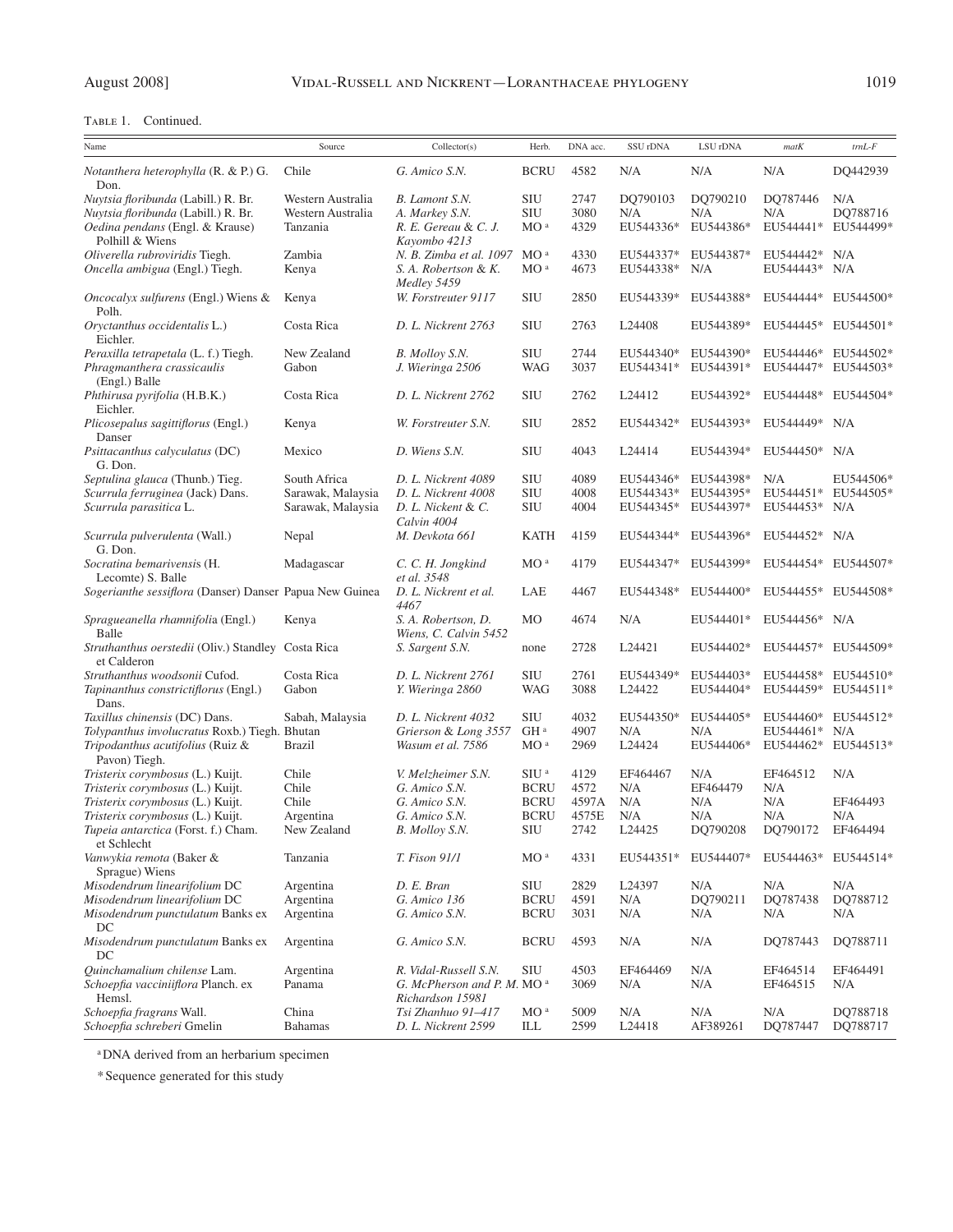of which have  $x = 9$  as their base chromosome number. This clade is composed of a polytomy of clade G ( *Cecarria* and *Loranthus*), clade H (*Ileostylus* and *Muellerina* with  $x = 11$ ), and a clade containing the remaining loranths. As with the nuclear LSU rDNA tree (Fig. 1), clade I includes six genera of Australasia and Indomalaya classified in tribe Lorantheae. Both these partitions show that the two accessions of *Amyema* are not monophyletic. Unlike the LSU rDNA tree, the genus *Barathranthus* is not included in clade I. Clade J is composed of 25 genera of Asian and African Loranthaceae. Clades recovered within clade J using the chloroplast gene partition agree in some cases with those obtained from LSU rDNA but not in others. Clades in common include *Scurrula* plus *Taxillus* , *Englerina* plus *Tapinanthus* , and *Socratina* plus *Vanwykia* .

*Concatenated five-gene analysis*—The five-gene analysis yielded one tree (Fig. 3) with greater resolution than those obtained from either the nuclear (Fig. 1) or chloroplast (Fig. 2) partitions. As with the chloroplast gene tree (Fig. 2), *Nuytsia* is resolved with high support as sister to all other Loranthaceae. The next two taxa to diverge in stepwise manner are *Atkinsonia* and *Gaiadendron* . Clade A, with *Alepis* and *Peraxilla* and clade B with the group of six genera including *Amylotheca* , emerge next and are sister. This clade is sister to all remaining loranths. Generally, clade D is similar in composition to the equivalent clades in the nuclear and chloroplast trees, but here the genera *Tristerix, Ligaria, and Tupeia are included, albeit as part of a* polytomy. As before, clade D contains a strongly supported clade E of  $x = 8$  New World mistletoes. The large clade F contains clade H, which is sister to the remaining loranths and is composed of the *x* = 11 taxa, *Ileostylus* and *Muellerina* . Clade G with *Loranthus* and *Cecarria* is sister to a large clade containing clades I and J. Clade I includes the seven Australasian and Indomalayan genera, although the sister relationship of *Barathranthus* to this clade is poorly supported. Clade J contains the remaining loranths from Asia and Africa. Although the relationships among African genera are not well resolved, *Actinanthella* , *Agelanthus* , *Berhautia* , and *Oncocalyx* are consistently recovered as part of the same clade as are *Emelianthe* and *Globimetula* .

*Morphological analyses*— The most parsimonious reconstruction for the Loranthaceae ancestor is a yellow, choripetalous, actinomorphic flower. Characters associated with bird pollination, such as gamopetalous corollas, evolved several times such as in *Alepis* (clade A), *Lysiana* (clade B), *Ligaria* (clade D), *Psittacanthus* (clade E), and in most members of clades I and J. Taxa with gamopetalous corollas display a variety of flower colors, although most are red with a banded pattern of a contrasting color or colors. Zygomorphic flowers are found almost exclusively in clade J composed mainly of African taxa, a group known to have reached a high degree of specialization for bird pollination. A summary of pollination types and base chromosome numbers plotted on a simplified molecular phylogeny of the family is shown in Fig. 4 .

#### DISCUSSION

This study represents the first multigene molecular phylogeny of Loranthaceae with robust sampling at the generic level. In comparison to similar intergeneric analyses within other families of Santalales, resolution of relationships among loranths proved to be particularly difficult, mainly owing to less phylogenetic signal in genes typically used at this level. For example, both *rbcL* and SSU rDNA sequences were useful for resolving relationships among genera in "Santalaceae" and Viscaceae (Der and Nickrent, 2008). This higher resolution is partly attributable to the general increase in substitution rates seen in more evolutionarily derived groups (i.e., Viscaceae). It appears that within loranths morphological and karyotypic character evolution has proceeded such that clear differences can be seen between many genera, but this differentiation is not marked by comparable changes in the nuclear and chloroplast genomes. A similar discordance was found for *Argyroxiphium* (Asteraceae) of Hawaii, which differs markedly in morphology from its tarweed ancestors in California but lacks concomitant genetic differentiation (Baldwin, 1997). The weak support for the relationships of the main aerial parasite clades (A+B, E, and F) and some monotypic genera ( *Desmaria* , *Notanthera* , *Tupeia* ) can probably be attributed to rapid radiations that occurred

 Table 2. Summary of tree statistics from parsimony analyses and model of molecular evolution selected by hierarchical likelihood ratio test for each gene partition (SSU rDNA, LSU rDNA, *rbcL*, matK, trnL-F) and concatenate analyses (nuclear, chloroplast and five genes).

| Statistic                                | <b>SSU</b> rDNA | LSU <sub>rDNA</sub> | Nuclear         | rbcL           | matK           | $tmL-F$         | Chloroplast     | 5 Genes        |
|------------------------------------------|-----------------|---------------------|-----------------|----------------|----------------|-----------------|-----------------|----------------|
| Sampling (no. taxa)                      | 69              | 63                  | 65              | 28             | 70             | 58              | 70              | 70             |
| Alignment length (bp)                    | 1855            | 2285                | 4140            | 885            | 1565           | 1622            | 4082            | 8231           |
| Number of indels scored                  |                 |                     |                 |                | 9              |                 | 9               | 9              |
| Variable characters                      | 336 (18%)       | 693 (30%)           | 1001(24%)       | 189 (21%)      | 931 (59%)      | 519 (32%)       | 1639 (40%)      | 2682 (32%)     |
| Informative characters (incl.<br>indels) | 156 (8%)        | 279 (12%)           | 430 (10%)       | 125(14%)       | $627(40\%)$    | 267(16%)        | 1001(24%)       | 1465 (18%)     |
| Number of MP trees                       | ratchet         | 1084                | 384             | 1519           | 1379           | 100000          | 336             | 180            |
| Tree length                              | 748-750         | 1773                | 2553            | 340            | 2668           | 1108            | 4123            | 6904           |
| <b>CI</b>                                |                 | 0.494               | 0.490           | 0.670          | 0.531          | 0.648           | 0.573           | 0.532          |
| CI excluding uninformative<br>characters |                 | 0.317               | 0.322           | 0.586          | 0.456          | 0.523           | 0.478           | 0.414          |
| <b>RI</b>                                |                 | 0.576               | 0.561           | 0.710          | 0.714          | 0.626           | 0.690           | 0.636          |
| ML model                                 | $trN+I+\Gamma$  | $trN+I+ \Gamma$     | $trN+I+ \Gamma$ | $TIM+I+\Gamma$ | $TVM+\Gamma$   | $TIM+I+\Gamma$  | $GTR+I+ \Gamma$ | $GTR+I+\Gamma$ |
| BI model                                 | $GTR+I+ \Gamma$ | $GTR+I+ \Gamma$     |                 |                |                | $GTR+I+ \Gamma$ |                 |                |
| 1st codon position                       |                 |                     |                 | $F81 + \Gamma$ | $GTR + \Gamma$ |                 |                 |                |
| 2nd codon position                       |                 |                     |                 | JC             | $GTR + \Gamma$ |                 |                 |                |
| 3rd codon position                       |                 |                     |                 | $GTR + \Gamma$ | $GTR + \Gamma$ |                 |                 |                |

*Notes:* BI = Bayesian inference, CI = consistency index, incl. = including, ML = maximum likelihood, MP = maximum parsimony, RI = retention index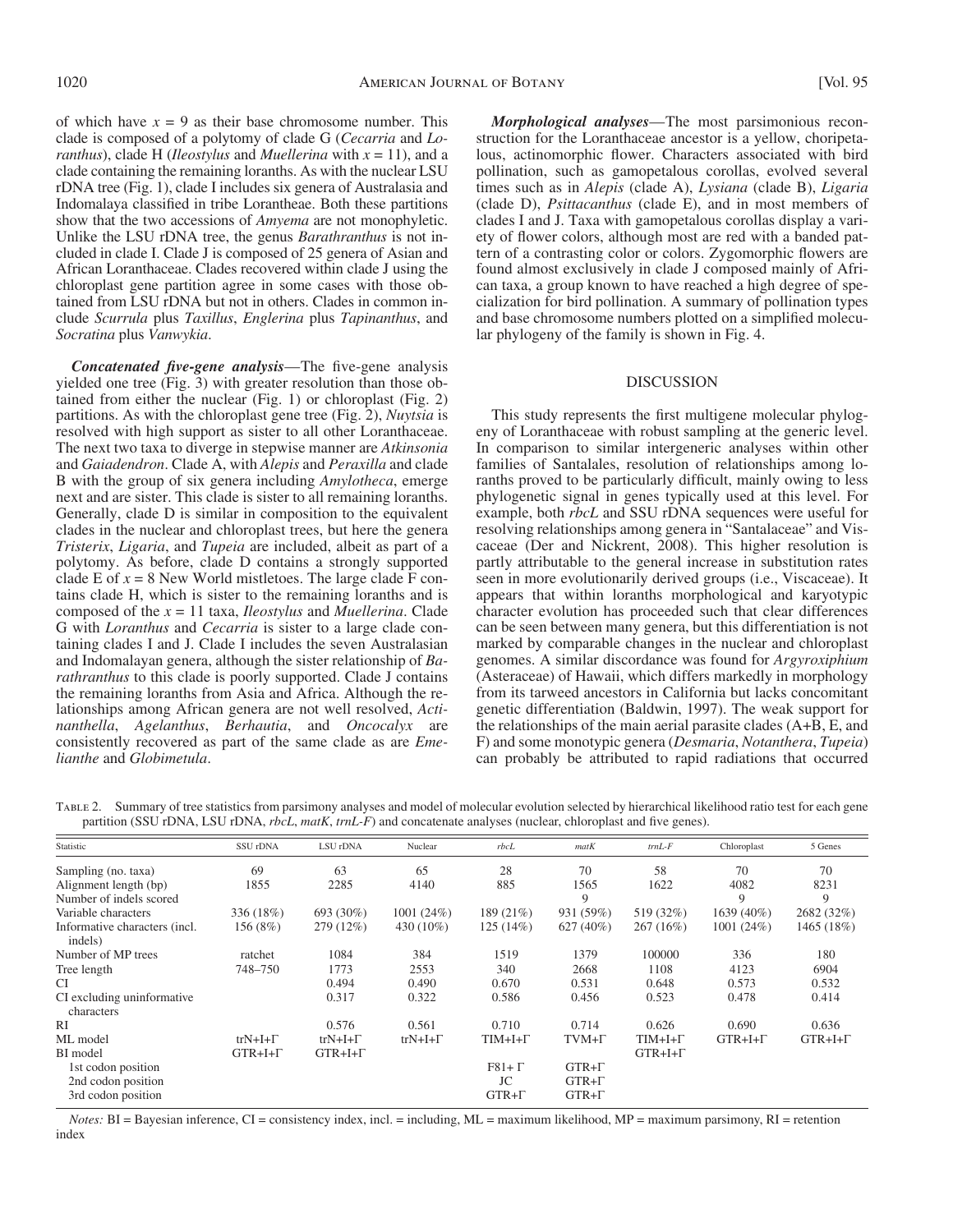

 Fig. 1. Majority rule consensus tree from a Bayesian analysis of nuclear LSU rDNA sequences of Loranthaceae and outgroups. Nodal support is given above the branches as bootstrap values for parsimony, likelihood, and below as posterior probabilities (a plus sign indicates 100 or 1.0).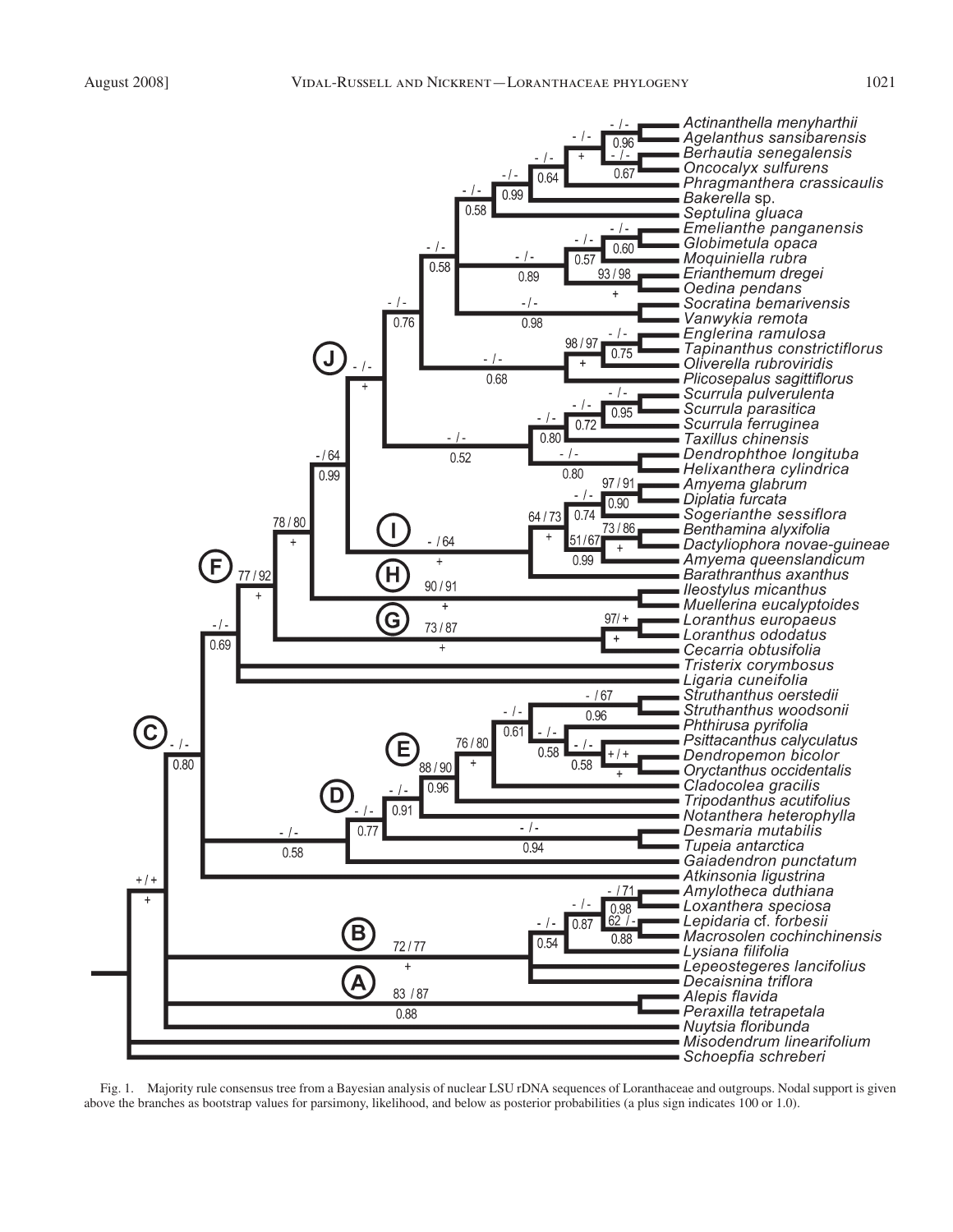when this habit evolved in the Oligocene (Vidal-Russell and Nickrent, 2008).

 Results obtained in this study are in general agreement with the earlier classification by Danser (1933), which was later modified by Barlow and Wiens (1971, 1973). However, the molecular phylogenetic trees presented here resulted in rearrangement of some genera, suggesting a need to change the circumscription of some tribes. Each clade will be discussed, including how it correlates with previous classifications and noting morphological features characteristic of that clade.

*Nuytsia floribunda* has always been recognized as different from other loranths and was classified in its own tribe by Danser (1933), a relationship supported by molecular data that placed it as sister to all other Loranthaceae (Figs. 2 and 3). This monospecific genus is a small tree of western Australia with a winged, wind-dispersed achene—a fruit type unique in the family. Moreover, *Nuytsia* nonspecifically parasitizes the roots of nearby plants using one of the most unusual haustorial types in Santalales. The haustorium contains sclerenchymatous prongs that act like scissors that transversely sever the host root (Beyer et al., 1989; Calladine et al., 2000). Some of its characteristics, like being phanerocotylar (cotyledons that spread during germination) and its base chromosome number of  $x = 12$ , resemble tribe Elytranthinae, while others, such as its unilocular ovary, resemble tribe Lorantheae.

 The other root parasites, *Atkinsonia* from eastern Australia and *Gaiadendron* from Central and South America, are the only members of subtribe Gaiadendrinae in Tribe Elytrantheae ( Danser, 1933 ). *Atkinsonia* is a small shrub, whereas *Gaiadendron* can be a shrub or an aerial parasite (Kuijt, 1963). Our data indicate that these two genera diverged early in the evolutionary history of the family after *Nuytsia* . The three root parasites do not form a clade, but they are successive sister taxa to the remaining members of the family. This topology suggests that aerial parasitism arose once in Loranthaceae, not four times as proposed by Wilson and Calvin (2006) .

 Tribe Elytrantheae is characterized by a plurilocular ovary and by fusion of the nucellus with the middle of the ovary, thus producing an enlarged mamelon. All genera are phanerocotylar and have a base chromosome number  $x = 12$ . This tribe has traditionally included two subtribes: Gaiadendrinae (just described) and Elytranthinae, the latter with 15 extant genera (Table 3), four of which were not sampled in this study. If the subtribe is circumscribed without *Notanthera* , *Tristerix*, and *Tupeia* (i.e., our clades A and B), it is strongly supported as monophyletic. The two New Zealand genera, *Alepis* and *Peraxilla* (clade A), long considered to be closely related (Barlow, 1966), are sister to the other clade B taxa. Within clade B, the sister relationship of *Amylotheca* and *Loxanthera* is well supported. These two genera, as well as *Decaisnina* have racemes of flowers in triads, whereas *Lepidaria* and *Macrosolen* have monads in spikes, racemes, and capitula. All genera in clades A and B have epicortical roots except *Lysiana*, which produces localized infections. The inflorescence of this genus is reduced to a two-flowered, axillary umbel. Another specialized feature of *Lysiana* is the high degree of fusion of the nucellus with the ovary wall where it is not possible to distinguish ovules from the mamelon ( Cocucci and Venturelli, 1982 ). On the other hand, *Lysiana* and *Peraxilla* have an ovary with four loculi (Bhatnagar and Johri, 1983), which is considered a plesiomorphy. In other genera of this clade, the loculi of the ovary disappear (e.g., *Macrosolen*), or they are retained only in the basal portion of the ovary (e.g., *Amylotheca* ).

 Tribe Lorantheae is characterized by unilocular ovaries and a highly reduced or even missing mamelon (Cocucci and Venturelli, 1982; Bhatnagar and Johri, 1983). Previous classifications subdivided the tribe into two subtribes, Psittacanthinae and Loranthinae, with Psittacanthinae composed of all South American taxa plus *Ligaria* and *Desmaria* (Table 3). In this study, genera with  $x = 8$  are recovered as monophyletic (clade E). Other South American genera ( *Tristerix* , *Notanthera* , *Ligaria* , and *Desmaria* ) together with the New Zealand genus *Tupeia* , are present in clade D, but the relationships are not well resolved (Fig. 3). Among all loranth clades, clade D has the greatest heterogeneity in base chromosome number: *Tupeia* , *Tristerix*, and *Notanthera* with  $x = 12$ , *Ligaria* with  $x = 10$ , *Desmaria* with  $x = 16$ , and the remaining South American genera with  $x = 8$ . Resolving the relationships and biogeography of this clade is crucial to an understanding of the history of the entire family.

*Tupeia* differs from the other New Zealand genera, *Alepis* and *Peraxilla*, in clade A, by lacking epicortical roots and by having a raceme of triads. However, the three genera share the *x* = 12 base chromosome number. In *Tupeia* the infection type is localized, and the endophyte grows within the host cortex, a type also found in *Tristerix* among clade D taxa (Kuijt, 1982; Calvin and Wilson, 2006).

Kuijt (1985) placed the following small-flowered  $(2-10 \text{ mm})$ genera of South and Central America in an assemblage separate from the other New World genera: *Cladocolea*, *Dendropemon*, *Ixocactus* , *Panamanthus* , *Phthirusa* , *Oryctanthus* , *Oryctina* , and *Struthanthus* . *Oryctina* , *Ixocactus* , and *Panamanthus* were not sampled in this study, but the remaining five genera of clade E appear in two well-supported clades that arise from a trichotomy, the third member of which is a clade containing the largeflowered (>30 mm) genera *Aetanthus* and *Psittacanthus*. *Struthanthus* is highly supported as sister to *Cladocolea* , a result that is not surprising given their morphological similarity. Kuijt (1981) placed them together in the *Cladocolea* - *Struthanthus* complex, differentiating these taxa by inflorescence features: *Cladocolea* with racemes of single flowers and *Struthanthus* with racemes of triads. The other small-flowered genera, *Dendropemon* , *Oryctanthus* , and *Phthirusa* , form a clade, which is in agreement with relationships proposed by Kuijt (1991). The first two genera are characterized by indeterminate racemes or spikes of bracteolate monads, while *Phthirusa* has an indeterminate raceme or spike of bracteolate triads (Kuijt, 1981).

 The large-fl owered genera *Aetanthus* and *Psittacanthus* form a well-supported clade in agreement with their similar inflorescence and floral morphology. *Psittacanthus* is a large genus with 119 species (Kuijt, 2008, in press) with various inflorescence types, all probably derived from a raceme of triads with pedicellate flowers (Kuijt, 1981). These three New World clades (i.e., the two small-flowered and the large-flowered clades) are highly supported as sister to *Tripodanthus* , which has medium sized  $(15-35 \text{ mm})$  white flowers arranged in a determinate raceme of triads. Given this topology, some hypotheses about floral evolution can be made. Among the clade D genera, several have reduced flowers that are likely insect-pollinated ( *Tupeia* , *Desmaria* , *Notanthera* , *Tripodanthus* , and *Notanthera* ). Thus, no matter how the *Tristerix* plus *Ligaria* clade resolves relative to this polytomy, it appears that traits related to insect pollination are plesiomorphic whereas tubular, bird-pollinated flowers evolved secondarily twice, i.e., in the ancestors of the *Tristerix* - *Ligaria* and *Psittacanthus* - *Aetanthus* clades.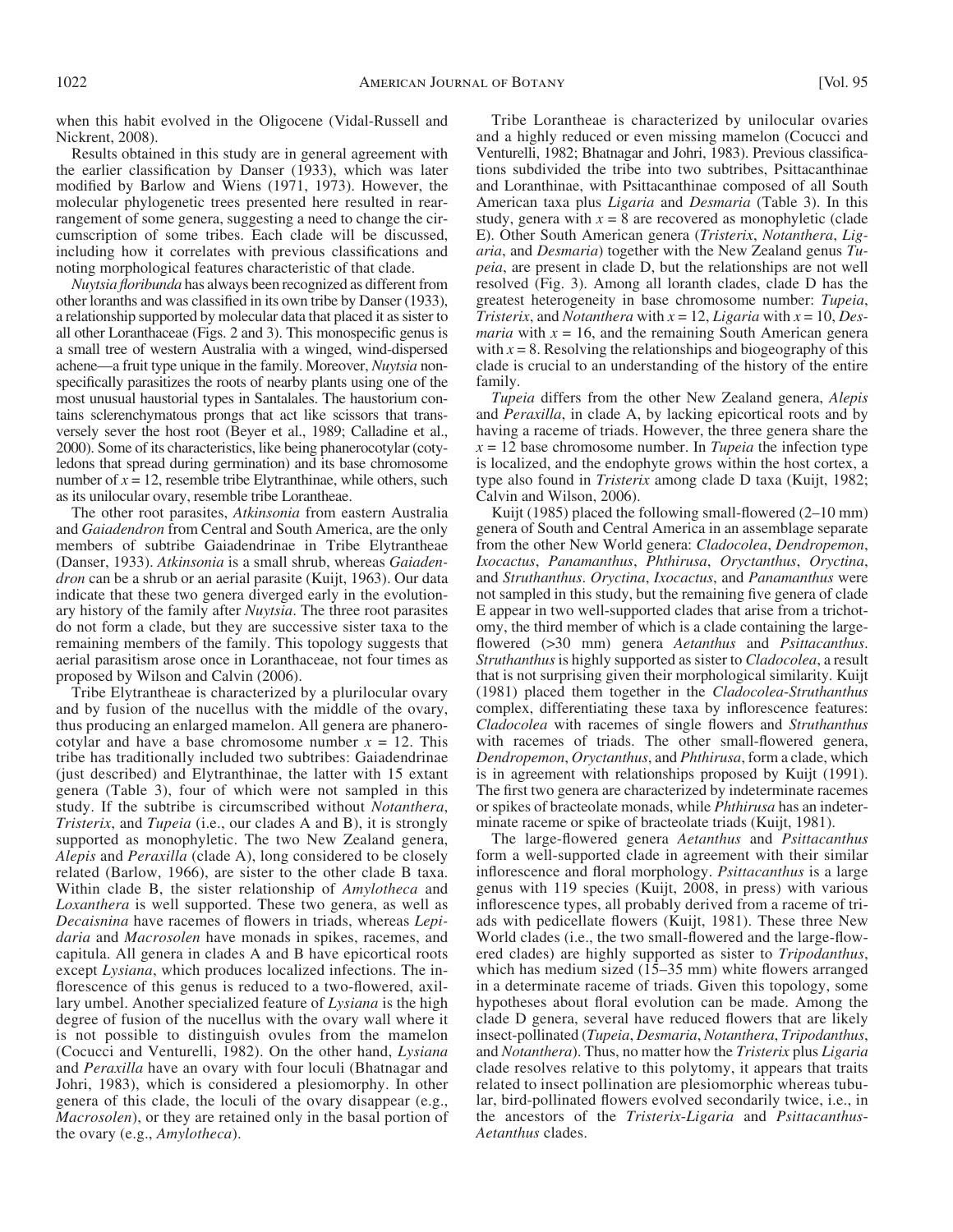

 Fig. 2. Majority rule consensus tree from a Bayesian analysis of the chloroplast genes *rbcL* , *matK* , and *trnL-F* from Loranthaceae and outgroups. Nodal support is given above the branches as bootstrap values for parsimony, likelihood, and below as posterior probabilities (a plus sign indicates 100 or 1.0).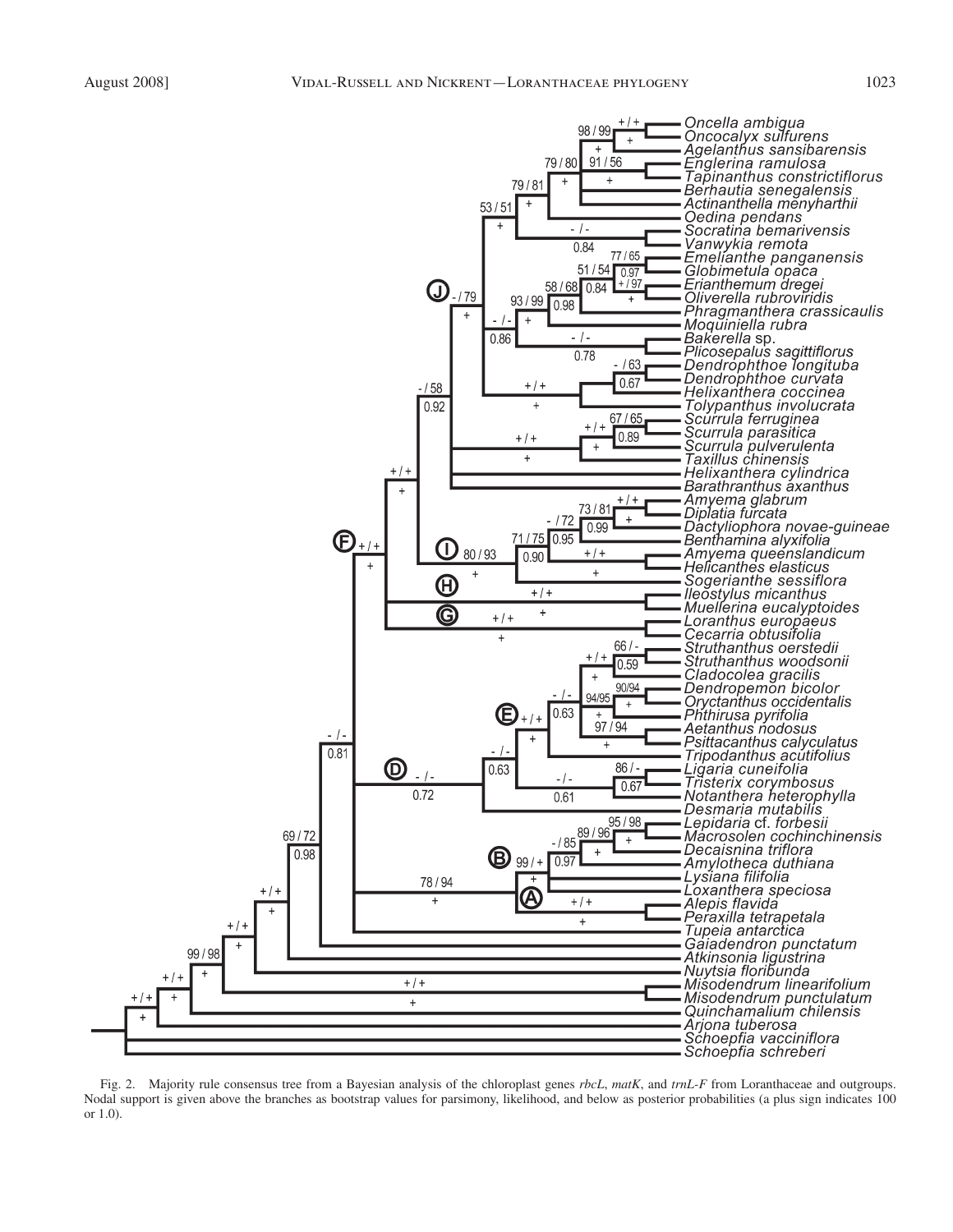

Fig. 3. Majority rule consensus tree from a Bayesian analysis of the concatenated data set that includes the five genes for Loranthaceae and outgroups. Nodal support is given above the branches as bootstrap values for parsimony, likelihood, and below as posterior probabilities (a plus sign indicates 100 or 1.0). Base chromosome numbers are indicated to the right.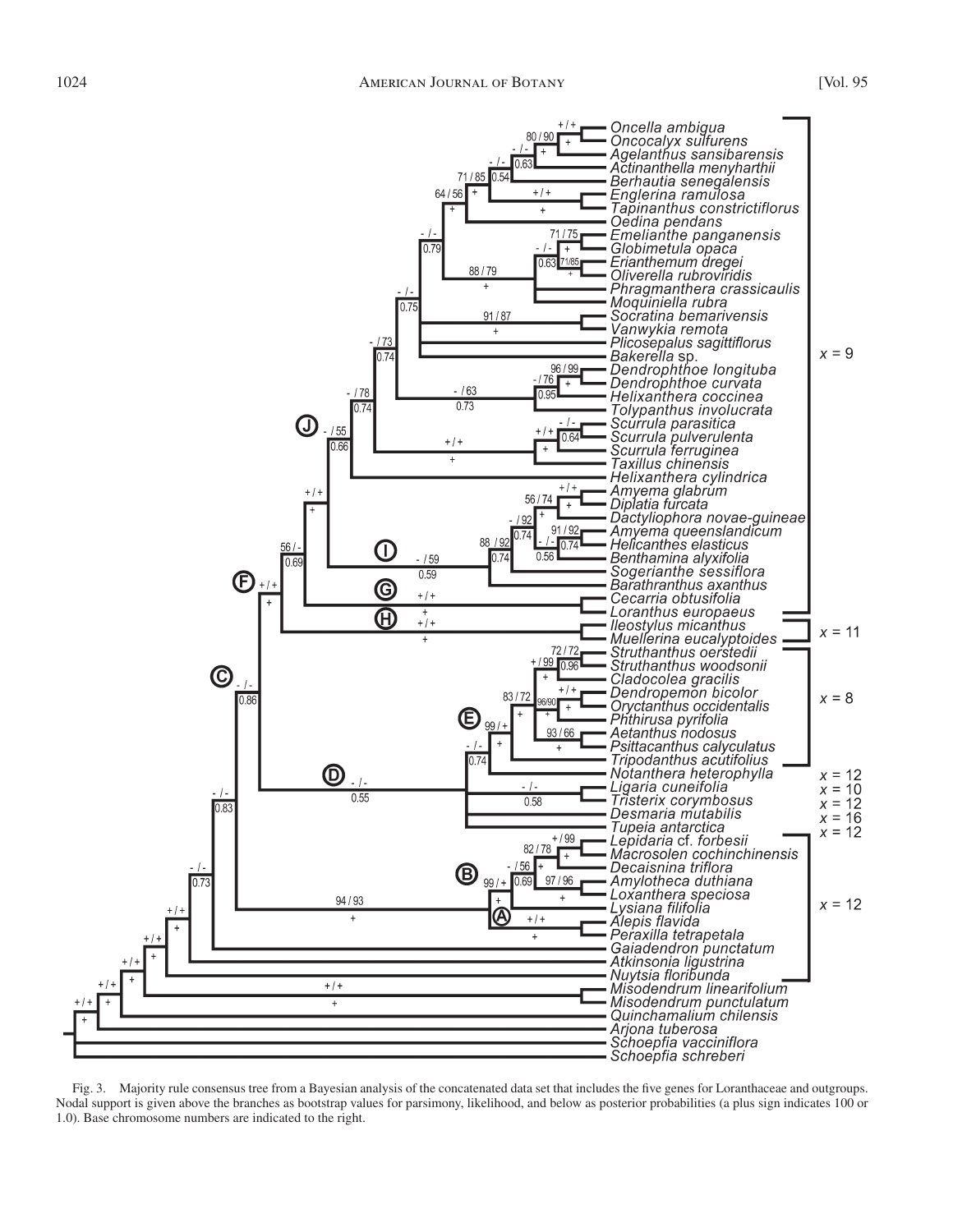

Fig. 4. Loranthaceae phylogenetic tree (simplified from Fig. 3) showing different base chromosome numbers and pollination types. Larger clades have been collapsed and the number of genera in the clade indicated in the terminal triangle. According to this reconstruction, stem parasitism arose once in the family (large arrow). Optimization of pollination type indicates that exclusively bird-pollinated clades arose multiple times independently.

Nuytsia

*Ileostylus* and *Muellerina* (clade H) are sister to subtribe Loranthinae. These two genera have been recognized as a separate (but unnamed) tribe by Barlow and Wiens (1971), mainly because they have a base chromosome number of  $x = 11$ , unique for the family. Danser (1933), who included both genera in Loranthinae, indicated that *Ileostylus* was the "most primitive" in that subtribe. *Ileostylus* and *Muellerina* both are characterized by epicortical roots arising from the base of the plant and indeterminate inflorescences with racemes of triads. The four species of *Muellerina* are endemic to eastern Australia, whereas the single species, *Ileostylus micranthus*, is endemic to New Zealand. Clade H taxa represents the second of two apparently independent aneuploid reductions derived from  $x = 12$  ancestors (the other being clade E). The third aneuploid reduction (to  $x = 9$ ) is seen in all members of subtribe Loranthinae (Barlow and Wiens, 1971 ). Clade G containing *Cecarria* and *Loranthus* is highly supported; however, its position on the tree is not well resolved as it alternates between being sister to *Ileostylus* and *Muellerina* or sister to the remaining Loranthinae. Barlow and Wiens (1973) proposed that *Cecarria* represents a relict near the stem of the Old World line, a position not in disagreement with the phylogeny reported here. *Cecarria* has localized haustoria, but at least in some species of *Loranthus* , epicortical roots from the base of the plant can be formed. With the exception of

these two genera, subtribe Loranthinae (clades I plus J) is highly supported as monophyletic.

 The *Amyema* complex ( *Amyema* , *Dactyliophora* , *Benthamina*, *Diplatia*, *Sogerianthe*) is well supported (clade I) and includes genera characterized by large inflorescences and flowers in triads; however, this general type is frequently reduced in various taxa (Danser, 1933; Kuijt, 1981). Most genera have epicortical roots but some *Amyema* species produce localized infections. *Diplatia* is the only genus in this clade that has endophytic growth (cortical strands). The two species of *Amyema* ( *A. glauca* and *A. queenslandica* ) sampled in this study did not form a clade, thus suggesting that the entire genus of 92 species is not monophyletic, a result in agreement with Calladine and Waycott (1999). Additional molecular work is required to establish affinities among all its components.

 Within clade J, a clade with *Dendrophthoe* and *Tolypanthus* (from Indomalaya and Asia) are sister to another large clade (18 genera) found in Africa and Madagascar. These two genera have epicortical roots, as does *Helixanthera coccinea* . As a genus, *Helixanthera* is not monophyletic as evidenced by *H. cylindrica* being sister to the remaining taxa in clade J. This genus, with ca. 50 species, is widespread from Asia to Africa. As with *Amyema* , these results suggest that further work should be done to test the monophyly of the genus.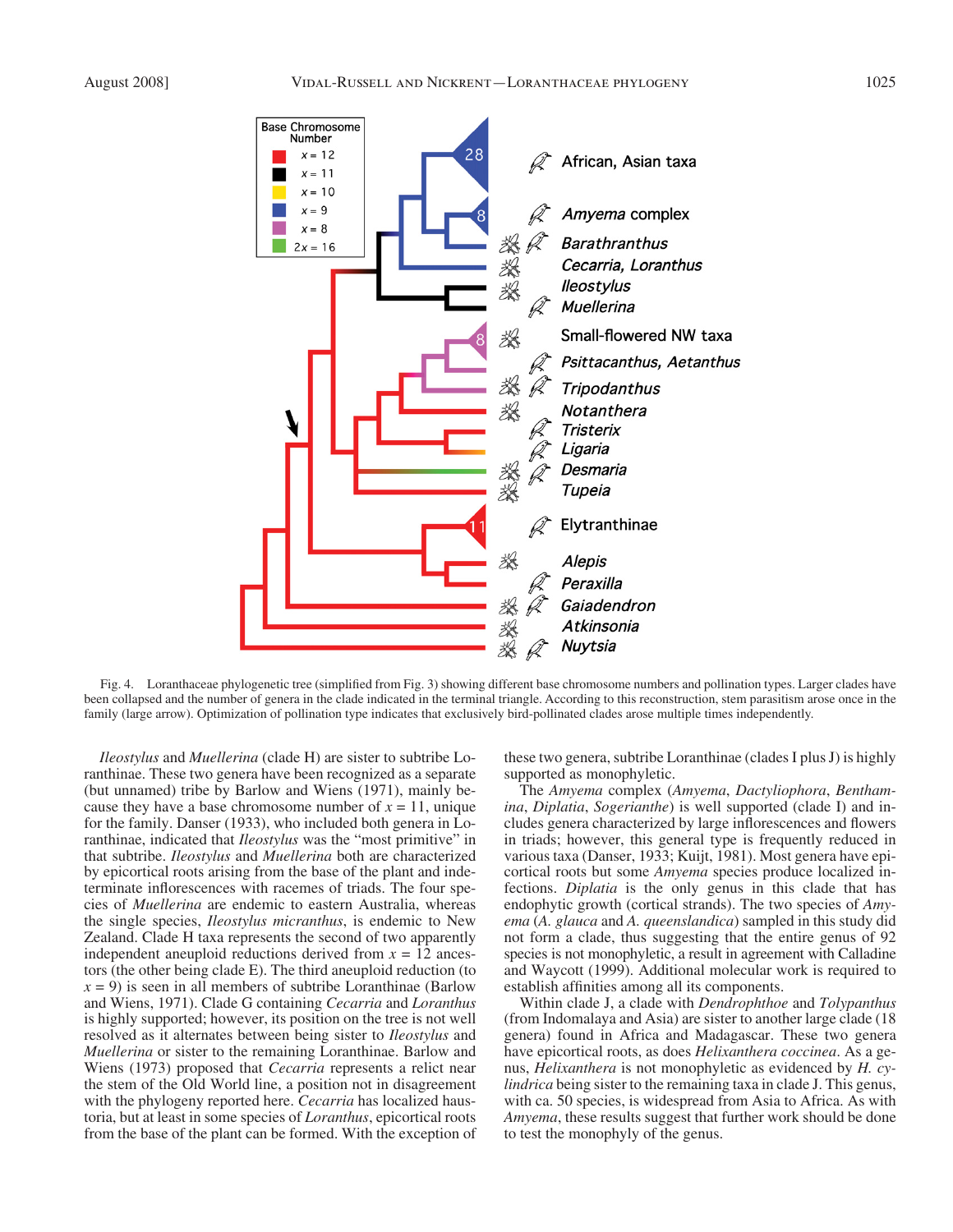TABLE 3. Classification of genera with number of species, base chromosome number (*x*), and the phylogenetic clade label to which they belong in the phylogenetic analysis of the concatenated data set.

| 9<br>Emelianthe<br>$\mathbf{1}$<br>Tribe Nuytsieae<br>25<br>9<br>Englerina<br>12<br>$\mathbf{1}$<br>Nuytsia<br>Nuytsia<br>9<br>16<br>Erianthemum<br>9<br>Globimetula<br>13<br>Tribe Elytrantheae<br>9<br>$\mathbf{1}$<br><b>Helicanthes</b><br>Subtribe Gaiadendrinae<br>9<br>ca. 50<br>Helixanthera<br>Atkinsonia<br>Atkinsonia<br>12<br>1<br>9<br>$\overline{2}$<br>Loranthus<br>12<br>Gaiadendron<br>$\mathbf{1}$<br>Gaiadendron<br>9<br>Moquiniella<br>1<br>9<br>Oedina<br>4<br>Subtribe Elytranthinae<br>9<br>Oliverella<br>3<br>12<br>Alepis<br>1<br>А<br>9<br>Oncella<br>4<br>B<br>$\overline{4}$<br>12<br>Amylotheca<br>9<br><i>Oncocalyx</i><br>13<br>6<br>12<br>Cyne<br>n.s.<br>9<br>Papuanthes<br>1<br>$\mathbf B$<br>Decaisnina<br>25<br>12<br>9<br>Pedistylis<br>1 | J<br>J<br>J<br>I<br>J<br>G<br>J<br>J<br>J |
|---------------------------------------------------------------------------------------------------------------------------------------------------------------------------------------------------------------------------------------------------------------------------------------------------------------------------------------------------------------------------------------------------------------------------------------------------------------------------------------------------------------------------------------------------------------------------------------------------------------------------------------------------------------------------------------------------------------------------------------------------------------------------------|-------------------------------------------|
|                                                                                                                                                                                                                                                                                                                                                                                                                                                                                                                                                                                                                                                                                                                                                                                 |                                           |
|                                                                                                                                                                                                                                                                                                                                                                                                                                                                                                                                                                                                                                                                                                                                                                                 |                                           |
|                                                                                                                                                                                                                                                                                                                                                                                                                                                                                                                                                                                                                                                                                                                                                                                 |                                           |
|                                                                                                                                                                                                                                                                                                                                                                                                                                                                                                                                                                                                                                                                                                                                                                                 |                                           |
|                                                                                                                                                                                                                                                                                                                                                                                                                                                                                                                                                                                                                                                                                                                                                                                 |                                           |
|                                                                                                                                                                                                                                                                                                                                                                                                                                                                                                                                                                                                                                                                                                                                                                                 |                                           |
|                                                                                                                                                                                                                                                                                                                                                                                                                                                                                                                                                                                                                                                                                                                                                                                 |                                           |
|                                                                                                                                                                                                                                                                                                                                                                                                                                                                                                                                                                                                                                                                                                                                                                                 |                                           |
|                                                                                                                                                                                                                                                                                                                                                                                                                                                                                                                                                                                                                                                                                                                                                                                 |                                           |
|                                                                                                                                                                                                                                                                                                                                                                                                                                                                                                                                                                                                                                                                                                                                                                                 |                                           |
|                                                                                                                                                                                                                                                                                                                                                                                                                                                                                                                                                                                                                                                                                                                                                                                 | J                                         |
|                                                                                                                                                                                                                                                                                                                                                                                                                                                                                                                                                                                                                                                                                                                                                                                 | J                                         |
|                                                                                                                                                                                                                                                                                                                                                                                                                                                                                                                                                                                                                                                                                                                                                                                 | n.s.                                      |
|                                                                                                                                                                                                                                                                                                                                                                                                                                                                                                                                                                                                                                                                                                                                                                                 | n.s.                                      |
| 10<br>12<br>Elytranthe<br>n.s.<br>9<br>Phragmanthera<br>34<br>$\mathbf{1}$                                                                                                                                                                                                                                                                                                                                                                                                                                                                                                                                                                                                                                                                                                      | J                                         |
| Lampas<br>n.s.<br>9<br>12<br>Plicosepalus<br>9                                                                                                                                                                                                                                                                                                                                                                                                                                                                                                                                                                                                                                                                                                                                  | J                                         |
| 12<br>Lepeostegeres<br>n.s.<br>$\overline{9}$<br>56<br>Scurrula                                                                                                                                                                                                                                                                                                                                                                                                                                                                                                                                                                                                                                                                                                                 | J                                         |
| 12<br>Lepidaria<br>12<br>B<br>9<br>$\mathfrak{2}$<br>Septulina                                                                                                                                                                                                                                                                                                                                                                                                                                                                                                                                                                                                                                                                                                                  | n.s.                                      |
| $\, {\bf B}$<br>Loxanthera<br>$\mathbf{1}$<br>12<br>9<br>Socratina<br>2                                                                                                                                                                                                                                                                                                                                                                                                                                                                                                                                                                                                                                                                                                         | J                                         |
| 6<br>12<br>B<br>Lysiana<br>9<br>Sogerianthe<br>4                                                                                                                                                                                                                                                                                                                                                                                                                                                                                                                                                                                                                                                                                                                                | I                                         |
| 25<br>12<br>B<br>Macrosolen<br>9<br>$\mathfrak{2}$<br>Spragueanella                                                                                                                                                                                                                                                                                                                                                                                                                                                                                                                                                                                                                                                                                                             | n.s.                                      |
| 12<br>$\mathbf D$<br>$\mathbf{1}$<br><b>Notanthera</b><br>9<br>30<br>Tapinanthus                                                                                                                                                                                                                                                                                                                                                                                                                                                                                                                                                                                                                                                                                                | J                                         |
| $\mathfrak{2}$<br>12<br>Peraxilla<br>А<br>9<br>35<br><b>Taxillus</b>                                                                                                                                                                                                                                                                                                                                                                                                                                                                                                                                                                                                                                                                                                            | J                                         |
| Trilepidea<br>$\mathbf{1}$<br>extinct<br>n.s.<br>$\mathfrak{2}$<br><b>Thaumasianthes</b>                                                                                                                                                                                                                                                                                                                                                                                                                                                                                                                                                                                                                                                                                        | n.s.                                      |
| Tristerix<br>11<br>12<br>D<br>$\overline{4}$<br>9<br>Tolypanthus                                                                                                                                                                                                                                                                                                                                                                                                                                                                                                                                                                                                                                                                                                                | J                                         |
| 12<br>D<br>$\mathbf{1}$<br>Tupeia<br>9<br>Trithecanthera<br>4                                                                                                                                                                                                                                                                                                                                                                                                                                                                                                                                                                                                                                                                                                                   | n.s.                                      |
| $\overline{2}$<br>9<br>Vanwykia                                                                                                                                                                                                                                                                                                                                                                                                                                                                                                                                                                                                                                                                                                                                                 | J                                         |
| Tribe unnamed                                                                                                                                                                                                                                                                                                                                                                                                                                                                                                                                                                                                                                                                                                                                                                   |                                           |
| Muellerina<br>11<br>H<br>4<br>Subtribe Psittacanthinae                                                                                                                                                                                                                                                                                                                                                                                                                                                                                                                                                                                                                                                                                                                          |                                           |
| $\mathbf{1}$<br>11<br>H<br>Ileostylus                                                                                                                                                                                                                                                                                                                                                                                                                                                                                                                                                                                                                                                                                                                                           |                                           |
| 8<br>Aetanthus<br>10                                                                                                                                                                                                                                                                                                                                                                                                                                                                                                                                                                                                                                                                                                                                                            | E                                         |
| 8<br>25<br>Cladocolea<br>Tribe Lorantheae                                                                                                                                                                                                                                                                                                                                                                                                                                                                                                                                                                                                                                                                                                                                       | E                                         |
| 25<br>8<br>Dendropemon<br>Subtribe Loranthinae                                                                                                                                                                                                                                                                                                                                                                                                                                                                                                                                                                                                                                                                                                                                  | $\mathbf E$                               |
| $\mathbf{1}$<br>16<br>Desmaria<br>Actinanthella<br>$\mathfrak{2}$<br>9<br>J                                                                                                                                                                                                                                                                                                                                                                                                                                                                                                                                                                                                                                                                                                     | D                                         |
| 8<br>3<br><b>Ixocactus</b><br>59<br>9<br>Agelanthus<br>J                                                                                                                                                                                                                                                                                                                                                                                                                                                                                                                                                                                                                                                                                                                        | n.s.                                      |
| $\overline{2}$<br>10<br>Ligaria<br>92<br>9<br>I<br>Amvema                                                                                                                                                                                                                                                                                                                                                                                                                                                                                                                                                                                                                                                                                                                       | D                                         |
| 8<br>Oryctanthus<br>10<br>9<br>16<br>J<br>Bakerella                                                                                                                                                                                                                                                                                                                                                                                                                                                                                                                                                                                                                                                                                                                             | E                                         |
| 8<br>Oryctina<br>6<br>9<br><b>Barathranthus</b><br>3<br>I                                                                                                                                                                                                                                                                                                                                                                                                                                                                                                                                                                                                                                                                                                                       | n.s.                                      |
| 8<br>Panamanthus<br>$\mathbf{1}$<br>$\mathbf{1}$<br>9<br>I<br><b>Benthamina</b>                                                                                                                                                                                                                                                                                                                                                                                                                                                                                                                                                                                                                                                                                                 | n.s.                                      |
| 8<br>60<br>Phthirusa<br>9<br>Berhautia<br>J<br>1                                                                                                                                                                                                                                                                                                                                                                                                                                                                                                                                                                                                                                                                                                                                | E                                         |
| 8<br>50<br>Psittacanthus<br>9<br>G<br>Cecarria<br>1                                                                                                                                                                                                                                                                                                                                                                                                                                                                                                                                                                                                                                                                                                                             | E                                         |
| 8<br><b>Struthanthus</b><br>~50<br>3<br>9<br>I<br>Dactyliophora                                                                                                                                                                                                                                                                                                                                                                                                                                                                                                                                                                                                                                                                                                                 | E                                         |
| $\mathfrak{2}$<br>8<br>Tripodanthus<br>30<br>9<br>Dendrophthoe<br>J                                                                                                                                                                                                                                                                                                                                                                                                                                                                                                                                                                                                                                                                                                             | E                                         |
| 3<br>9<br>Diplatia<br>I                                                                                                                                                                                                                                                                                                                                                                                                                                                                                                                                                                                                                                                                                                                                                         |                                           |
| 9<br><i>Distrianthes</i><br>1<br>n.s.                                                                                                                                                                                                                                                                                                                                                                                                                                                                                                                                                                                                                                                                                                                                           |                                           |

 Only weakly supported as monophyletic, the African/Malagasy genera are characterized by their highly specialized birdpollination mechanisms. Several genera have zygomorphic flowers with vents in the corolla tube (used by birds to open the flower) and coiled, explosive filaments. Their inflorescences are indeterminate with monads, and the flowers are five-merous with the petals fused into a tube. Most genera belong to one of two well supported clades, the exceptions being *Plicosepalus* , *Socratina* , *Taxillus* , and *Vanwykia* , which were described as "primitive" among African genera by Polhill and Wiens (1998) because they retained more pleisomorphic characters and because their pollination mechanism is less specialized. Except for *Socratina*, whose haustorial connection is unknown, the other three genera have epicortical roots that emerge only from the base of the plant; other African genera have single haustorial attachments. *Taxillus* is a genus with ca. 30 species distributed mainly in Asia with only one species reaching Africa. The accession sampled in this study was from Malaysia; thus no

statements can be made about relationships with the African species. In this study *Taxillus* was sister to *Scurrula*, which agrees with their highly similar floral morphology and their mutual possession of epicortical roots. *Vanwykia* was described as closely related to the taxilloid genera ( *Taxillus* , *Socratina* , *Septulina* , and *Bakerella* ), but in this study it is strongly supported as sister to *Socratina*. The latter genus is endemic to Madagascar and *Vanwykia* is found in eastern and southeastern Africa; therefore a dispersal event to Madagascar from a common ancestor with *Socratina* is implied. *Oedina* , *Agelanthus* , and *Oncocalyx* belong to one of the African clades that are able to form cortical stands within the host, and the last two can form secondary shoots from this endophytic system. The other genera in this clade are characterized by localized haustorial connections. In the other African clade, only *Moquiniella* forms cortical strands and apparently lacks the capacity to form secondary shoots. The remaining five genera in this clade have single haustorial attachments.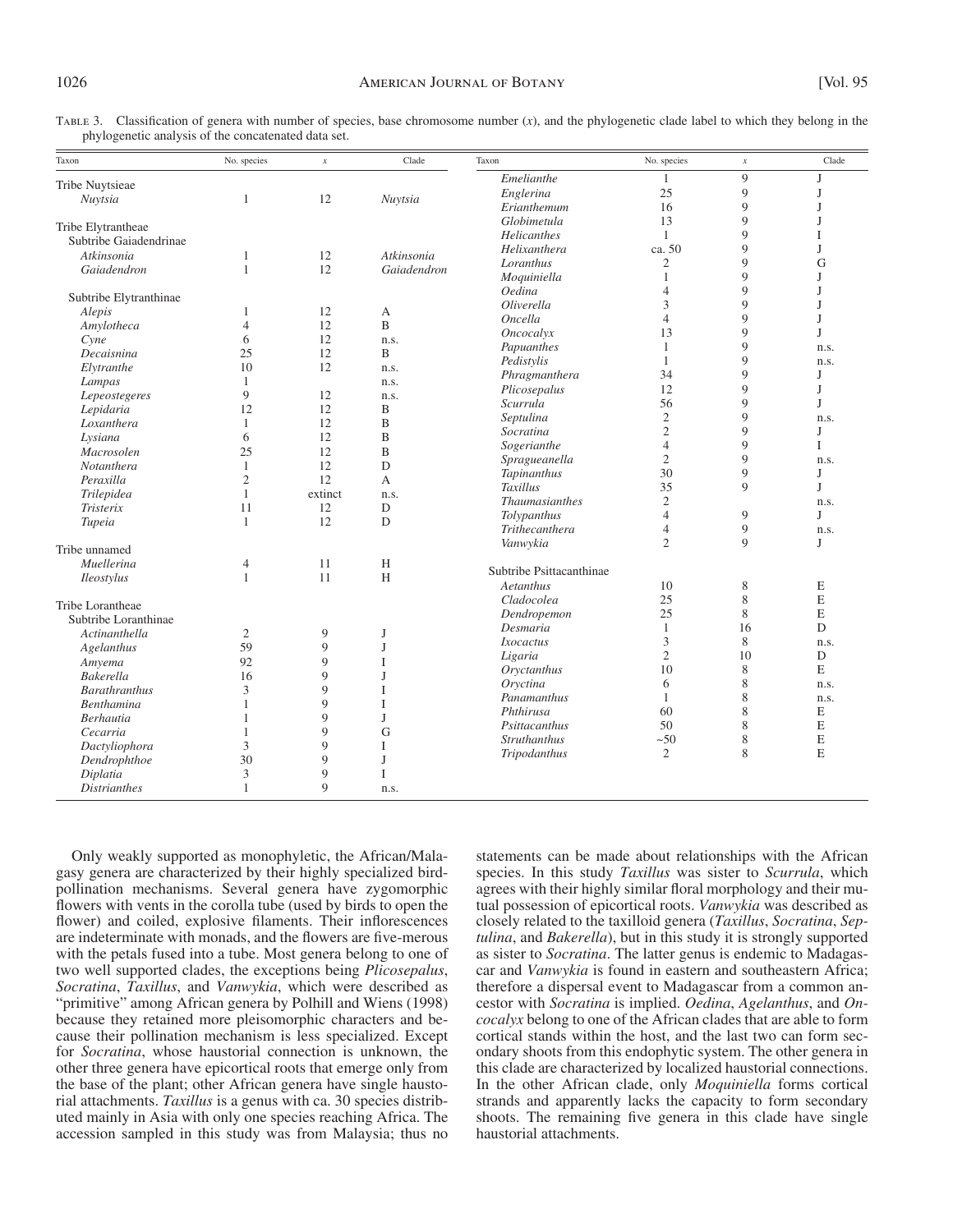*Biogeographic implications*— The molecular phylogeny presented herein has obvious implications for the biogeographic history of Loranthaceae, particularly when viewed in relation to the chronogram reported in Vidal-Russell and Nickrent (2008) . Space does not permit discussion here; however, formal biogeographic analyses have been conducted (Vidal-Russell, 2007), and this topic will be fully explored in a future publication. The following represent general observations and interpretations, particularly those that relate to the roles played by pollinating and fruit-dispersing birds during the evolutionary history of Loranthaceae. Of the three basalmost loranth lineages, *Atkinsonia* is exclusively insect pollinated, and *Nuytsia* and *Gaiadendron* are visited by both insects and birds. All three of these genera have flowers whose morphology matches the reconstruction of the ancestral entomophilous type (i.e., open, choripetalous, and yellow). We argue here that these early (Cretaceous) loranths were pollinated exclusively by insects and that their floral morphology was shaped by this selectional environment. Present-day visitation by birds is likely a secondary event where opportunistic birds obtain nectar from these flowers. In the Old World, Loranthaceae are primarily pollinated and dispersed by oscine birds (order Passeriformes, suborder Passeri). These birds, in the families Dicaeidae and Nectariniidae, open the flowers with their bills by pinching the apex or by " unzipping" the flower along a corolla slit (Davidar, 1983; Feehan, 1985). The close association with pollinating birds appears to have driven selection for various floral traits. Some African genera such as *Erianthemum* , *Actinanthella* , and *Oedina* are highly specialized for bird-pollination. Their flowers change color at maturation, and their tubular corollas split along the petal junctions to form window-like fenestrae. This fenestration results from tension generated by differential growth of the stamens, which are fused to the petals below the fenestrae but free above (Kirkup, 1998). The pollinating sunbirds insert their beaks through the fenestrae, thus triggering rapid flower opening, inward coiling of the filaments, and deposition of pollen on the bird's head. Simultaneously, the petals recurve and the style moves forward. Pollination and dispersal of Loranthaceae in Australia and New Zealand is performed by honeyeaters (Melphagidae), one of the first lineages to diverge within the oscines during the Eocene (Barker et al., 2004). *Peraxilla* from New Zealand has developed an explosive mechanism that is acti-

vated by the pollinating bird (Ladley et al., 1997). In the New World, pollination functions are performed by both oscines and hummingbirds (order Apodiformes), whereas fruit dispersal is by suboscines (order Passeriformes, suborder Tyranni). Many hummingbird species visit loranth flowers (genera such as *Aetanthus* , *Ligaria* , *Psittacanthus* , and *Tristerix* ) as do some species of *Diglossa* , nectar-robbing birds that are responsible for pollinating these flowers in the Andes (Graves, 1982; Amico et al., 2007). In addition, a large number of New World loranths are insect pollinated, particularly those in the  $x = 8$  small-flowered clade.

 Aerial parasitism in Loranthaceae is estimated to have evolved on Gondwana during the Oligocene, ca. 28 mya ( Vidal-Russell and Nickrent, 2008) when Australia, Antarctica, and South America were still connected. The interaction between Melphagidae and Loranthaceae likely began at this time, fueling diversification and the subsequent dispersal of these aerial parasites to New Zealand. Two migrational waves, one from New Zealand and one from Australia, resulted in the spread and diversification of these loranth lineages throughout Australasia, Indomalaya, and eventually Africa. Migration of Asian genera in subtribe Lo-

ranthinae (e.g., *Amyema* , *Dendrophthoe* , and *Benthamina* ) into Australia was probably effected by *Dicaeum* (presently the only species of mistletoe bird found in Australia), which is thought to have migrated into Australia in the Pliocene (Reid, 1988).

 At present, the picture of biotic interactions among New World loranths and their pollinators is not clear, mainly owing to the paucity of fossils for hummingbirds, the oldest of which (30 mya) is from Europe ( Mayr, 2004 ). Two groups within clade D ( Fig. 3 ) are pollinated by birds: (1) *Tristerix* and *Ligaria* and (2) *Psittacanthus* and *Aetanthus* . Given the topology of the molecular tree, it is likely that these plants arrived at similar floral morphologies via independent interactions with these birds and that such interactions became established more recently than the situation with honeyeaters and loranths in Australia.

Upon arriving in Africa, the ancestral loranth  $(x = 9)$  underwent a massive adaptive radiation that generated over 20 genera of subtribe Loranthinae. This radiation can be linked to two sources: the development of the savannah habit during middle Miocene (Jacobs, 2004) and interaction with pollinating birds during the Oligocene (Barker et al., 2004; Beresford et al., 2005). Although mistletoes are found in tropical rainforests, they are particularly suited to more open habitats where full sun permits the active transpiration necessary to maintain more negative water potentials than their hosts. Floral features such as zygomorphy, bright and contrasting corolla colors, and explosive pollen dehiscence mechanisms evolved in response to interaction with sunbirds (Nectariniidae), which are responsible for pollinating many loranths in Africa. Sunbirds are sister to flowerpeckers (Ericson et al., 2003), and both families belong to a group of oscines that diversified and dispersed from Australia around 45 mya (Barker et al., 2004). These two bird families likely played an important role in the diversification and dispersal of Loranthaceae through Asia and into Africa during the Tertiary.

#### LITERATURE CITED

- AMICO, G., AND M. A. AIZEN. 2000. Mistletoe seed dispersal by a marsupial. *Nature* 408: 929-930.
- AMICO, G. C., R. VIDAL-RUSSELL, AND D. L. NICKRENT. 2007. Phylogenetic relationships and ecological speciation in the mistletoe *Tristerix* (Loranthaceae): The influence of pollinators, dispersers, and hosts. American Journal of Botany 94: 558-567.
- BALDWIN. B. G. 1997. Adaptive radiation of the Hawaiian silversword alliance: Congruence and conflict of phylogenetic evidence from molecular and non-molecular investigations. *In* T. J. Givnish and K. J. Sytsma [eds.], Molecular evolution and adaptive radiation, 103-116. Cambridge University Press, Cambridge, UK.
- BALLE, S. 1954. Sur quelques Loranthoidées d'Afrique. *Bulletin des Séances de l ' Acad é mie Royale des Sciences Colon Bruxelles* 25: 1619 – 1635.
- BARKER, F. K., A. CIBOIS, P. SCHIKLER, J. FEINSTEIN, AND J. CRACRAFT. 2004. Phylogeny and diversification of the largest avian radiation. Proceedings of the National Academy of Sciences, USA 101: 11040 – 11045.
- Barlow, B. A. 1966 . A revision of the Loranthaceae of Australia and New Zealand. Australian Journal of Botany 14: 421-499.
- Barlow, B. A. 1974 . A revision of the Loranthaceae of New Guinea and the south-western Pacific. Australian Journal of Botany 22: 531-621.
- BARLOW, B. A., AND D. WIENS. 1971. The cytogeography of the loranthaceous mistletoes. *Taxon* 20: 291-312.
- BARLOW, B. A., AND D. WIENS. 1973. The classification of the generic segregates of *Phrygilanthus* (= *Notanthera*) of the Loranthaceae. *Brittonia* 25: 26-39.
- Beresford, P., F. K. Barker, P. G. Ryan, and T. M. Crowe . 2005 . African endemics span the tree of songbirds (Passeri): Molecular systematics of several evolutionary 'enigmas.' Proceedings of the Royal Society *of London, B, Biological Sciences* 272: 849 – 858.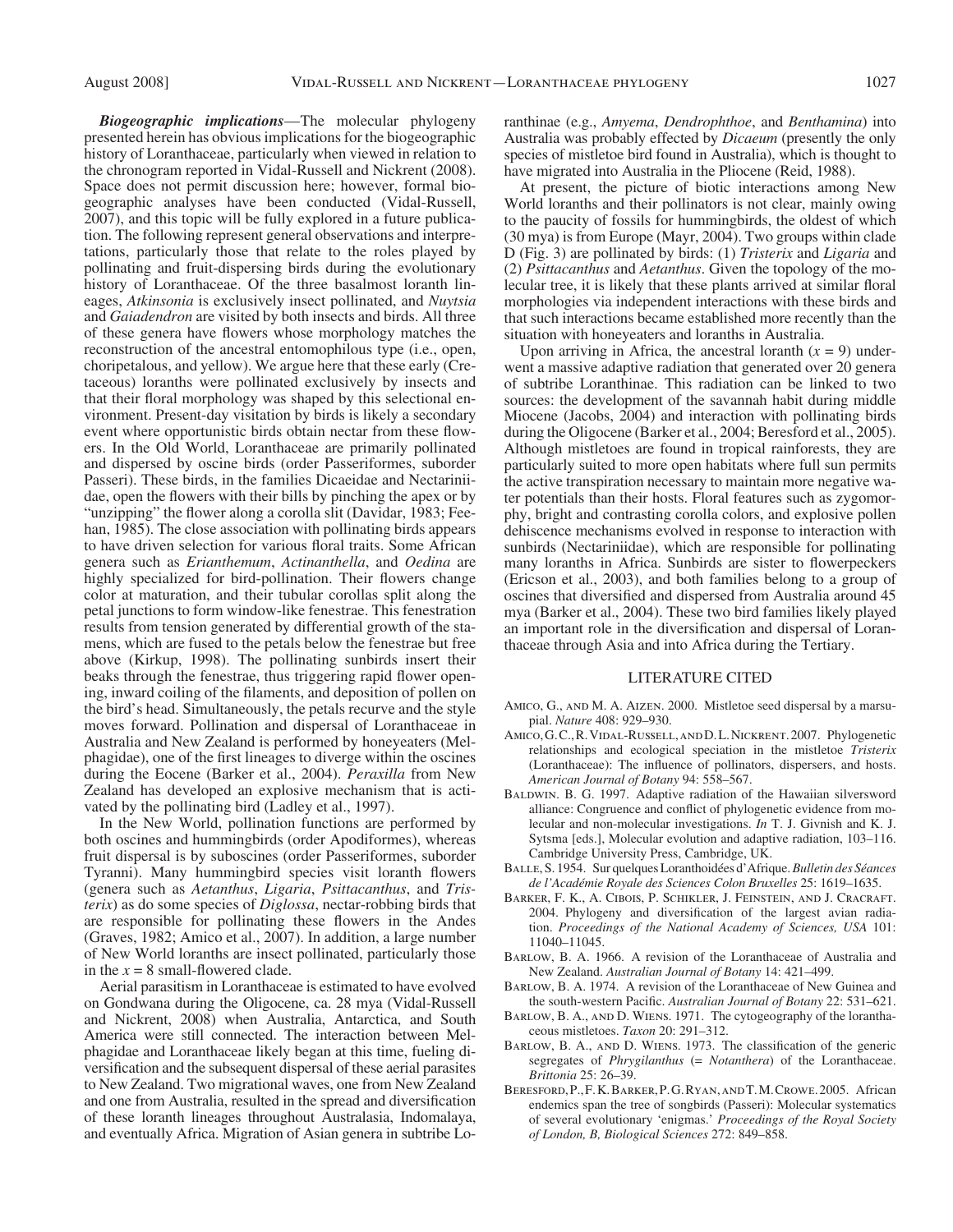- BEYER, C., W. FORSTREUTER, AND H. C. WEBER. 1989. Anatomical studies of haustorium ontogeny and remarkable mode of penetration of the haustorium in *Nuytsia floribunda* (Labill.) R. Br. *Botanica Acta* 102: 229-235.
- BHATNAGAR, S. P., AND B. M. JOHRI. 1983. Embryology of Loranthaceae. *In* D. M. Calder and P. Bernhardt [eds.], The biology of mistletoes, 47-66. Academic Press, New York, New York, USA.
- CABRERA. J. F. 2002. Molecular phylogeny and historical biogeography of Loranthaceae (Santalales) inferred from *matK* sequence data. M.S. thesis, Department of Plant Biology, Southern Illinois University, Carbondale, Illinois, USA.
- CALLADINE, A., J. S. PATE, AND K. W. DIXON. 2000. Haustorial development and growth benefit to seedlings of the root hemiparasitic tree *Nuytsia floribunda* (Labill.) R. Br. in association with various hosts. *Annals of Botany* 85: 733-740.
- CALLADINE. A., AND M. WAYCOTT. 1999. Evolution in the Australian loranthaceous mistletoes. *In* Proceedings of XVI International Botanical Congress, 1999, St. Louis, Missouri, USA, 409 (abstract no. 3558).
- CALVIN, C. L., AND A. C. WILSON. 2006. Comparative morphology of epicortical roots in Old and New World Loranthaceae with reference to root types, origin, patterns of longitudinal extension, and potential for clonal growth. *Flora* 201: 51-64.
- Cocucci, A. E., AND M. VENTURELLI. 1982. El ovulo y el gineceo en Loranthaceae. *Boletín de la Sociedad Argentina de Botánica* 21:  $131 - 141.$
- DANSER, B. H. 1929. On the taxonomy and the nomenclature of the Loranthaceae of Asia and Australia. *Bulletin du Jardin Botanique Buitenzorg* 10: 291-374.
- DANSER, B. H. 1933. A new system for the genera of Loranthaceae-Loranthoideae, with a nomenclator for the Old World species of this subfamily. *Verhandelingen der Koninklijke Akademie van*  Wetenschappen te Amsterdam Afdeeling Natuurkunde Sect. 2: 1-128.
- DAVIDAR, P. 1983. Similarity between flowers and fruits in some flowerpecker pollinated mistletoes. *Biotropica* 15: 32–37.
- DER, J. P., AND D. L. NICKRENT. 2008. A molecular phylogeny of Santalaceae (Santalales). *Systematic Botany* 33: 107-116.
- DOCTERS VAN LEEUWEN, W. M. 1954. On the biology of some Javanese Loranthaceae and the role birds play in their life-history. *Beufortia* . *Misc. Publ.* 4: 105–207.
- Engler, A. 1897 . Loranthaceae. *In* A. Engler and K. Prantl [eds.], Die Natürlichen Planzenfamilien, 124-140.
- ERICSON, P. G. P., M. IRESTEDT, AND U. S. JOHANSSON. 2003. Evolution, biogeography, and patterns of diversification in passerine birds. *Journal of Avian Biology* 34: 3-15.
- FEEHAN, J. 1985. Explosive flower opening in ornithophily: A study of pollination mechanisms in some central African Loranthaceae. *Botanical*  Journal of the Linnean Society<sup>90</sup>: 129-144.
- FEUER, S., AND J. KUIJT. 1979. Fine structure of mistletoe pollen. II. Pollen evolution in the genus *Psittacanthus* Mart. *Botaniska Notiser* 132: 295-309.
- Graves, G. R. 1982 . Pollination of a *Tristerix* mistletoe (Loranthaceae) by *Diglossa* (Aves, Thraupidae). *Biotropica* 14 : 316 – 317 .
- HAMILTON, S. G., AND B. A. BARLOW. 1963. Studies in Australian Loranthaceae. II. Attachment structures and their interrelationships. *Proceedings of the Linnean Society of New South Wales* 88 : 74 – 90 .
- HUELSENBECK, J., AND F. RONQUIST. 2001. MrBayes. Bayesian inference of phylogeny. *Bioinformatics (Oxford, England)* 17: 754-755.
- Jacobs, B. F. 2004 . Palaeobotanical studies from tropical Africa: Relevance to the evolution of forest, woodland and savannah biomes. *Philosophical Transactions of the Royal Society of London, B* , *Biological Sciences* 359 : 1573-1583.
- Kirkup, D. 1998 . Pollination mechanisms in African Loranthaceae. *In* R. Polhill and D. Wiens [eds.], Mistletoes of Africa, 37-60. Royal Botanic Gardens, Kew, UK.
- KUIJT, J. 1963. On the ecology and parasitism of the Costa Rican tree mistletoe, *Gaiadendron punctatum* (Ruiz and Pavón) G. Don. *Canadian* Journal of Botany 41: 927-938.
- KUIJT, J. 1969. The biology of parasitic flowering plants. University of California Press, Berkeley, California, USA.
- KUIJT, J. 1981. Inflorescence morphology of the Loranthaceae-An evolutionary synthesis. *Blumea* 27: 1-73.
- KUIJT, J. 1982. Epicortical roots and vegetative reproduction in Loranthaceae (s.s.) of the New World. *Beitraege zur Biologie der Pflanzen* 56: 307-316.
- KUIJT, J. 1985. Morphology, biology and systematic relationships of *Desmaria* (Loranthaceae). *Plant Systematics and Evolution* 151:  $121 - 130.$
- KUIJT, J. 1988. Revision of *Tristerix* (Loranthaceae). Systematic Botany Monograph No. 19 American Society of Plant Taxonomists.
- KUIJT, J. 1991. *Panamanthus*, a new monotypic genus of neotropical Loranthaceae. Annals of the Missouri Botanical Garden 78: 172-176.
- KUIJT, J. 2003. Two new South American species of *Struthanthus* (Loranthaceae) posing a challenge to circumscription of neotropical genera. *Botanical Journal of the Linnean Society* 142: 469-474.
- KUIJT, J. In press. Monograph of *Psittacanthus* (Loranthaceae). *Systematic Botany Monographs* .
- LADLEY, J. J., D. KELLY, AND A. W. ROBERTSON. 1997. Explosive flowering, nectar production, breeding systems, and pollinators of New Zealand mistletoes (Loranthaceae). *New Zealand Journal of Botany*  $35: 345 - 360.$
- LIDDY, J. 1983. Dispersal of Australian mistletoes: The cowiebank study. *In* D. M. Calder and P. Bernhardt [eds.], 101-116, Academic Press, New York, New York, USA.
- MADDISON, W. P., AND D. R. MADDISON. 2007. Mesquite: A modular system for evolutionary analysis, version 2.01. Website http://mesquiteproject.org.
- MAHESHWARI, P., B. M. JOHRI, AND S. N. DIXIT. 1957. The floral morphology and embryology of the Loranthoideae (Loranthaceae). Journal of Madras University B 27: 121-136.
- MALÉCOT, V. AND D. L. NICKRENT. 2008. Molecular phylogenetic relationships of Olacaceae and related Santalales. *Systematic Botany* 33 :  $97 - 106$ .
- MAYR, G. 2004. Old world fossil record of modern-type hummingbirds. *Science* 304: 861-864.
- NICKRENT, D. L. 1994. From field to film: Rapid sequencing methods for field collected plant species. *BioTechniques* 16: 470-475.
- NICKRENT, D. L. 2002. Mistletoe phylogenetics: Current relationships gained from analysis of DNA sequences. *In* P. Angwin [ed.], Proceedings of the 48th Western International Forest Disease Work Conference, Kona, Hawaii, USA, 48-57. USDA Forest Service, Redding, California, USA.
- NICKRENT, D. L., AND R. J. DUFF. 1996. Molecular studies of parasitic plants using ribosomal RNA. *In* M. T. Moreno, J. I. Cubero, D. Berner, D. Joel, L. J. Musselman, C. Parker [eds.], Advances in parasitic plant research, 28-52. Junta de Andalucía, Dirección General de Investigación Agraria, Córdoba, Spain.
- Nickrent, D. L., R. J. Duff, A. E. Colwell, A. D. Wolfe, N. D. YOUNG, K. E. STEINER, AND C. W. DEPAMPHILIS. 1998. Molecular phylogenetic and evolutionary studies of parasitic plants. *In* D. E. Soltis, P. S. Soltis, and J. J. Doyle [eds.], Molecular systematics of plants II, DNA Sequencing, 211-241. Kluwer, Boston, Massachusetts, USA.
- NICKRENT, D. L., AND V. MALÉCOT. 2001. A molecular phylogeny of Santalales. *In* A. Fer, P. Thalouarn, D. M. Joel, L. J. Musselman, C. Parker, and J. A. C. Verkleij [eds.], Proceedings of the 7th International Parasitic Weed Symposium, 69-74. Faculté des Sciences, Université de Nantes, Nantes, France.
- NIXON, K. C. 1999. The parsimony ratchet, a new method for rapid parsimony analysis. *Cladistics* 15: 407-414.
- Nylander, J. A. 2004 . MrModelTest2. Computer program distributed by the author. Evolutionary Biology Centre, Uppsala University, Uppsala. Website http://violet.abc.se/~nylander.
- POLHILL, R., AND D. WIENS. 1998. Mistletoes of Africa. Royal Botanic Gardens Kew, Richmond-Surrey, UK.
- POSADA, D., AND T. R. BUCKLEY. 2004. Model selection and model averaging in phylogenetics: Advantages of Akaike information criterion and Bayesian approaches over likelihood ratio tests. *Systematic Biology* 53: 793-808.